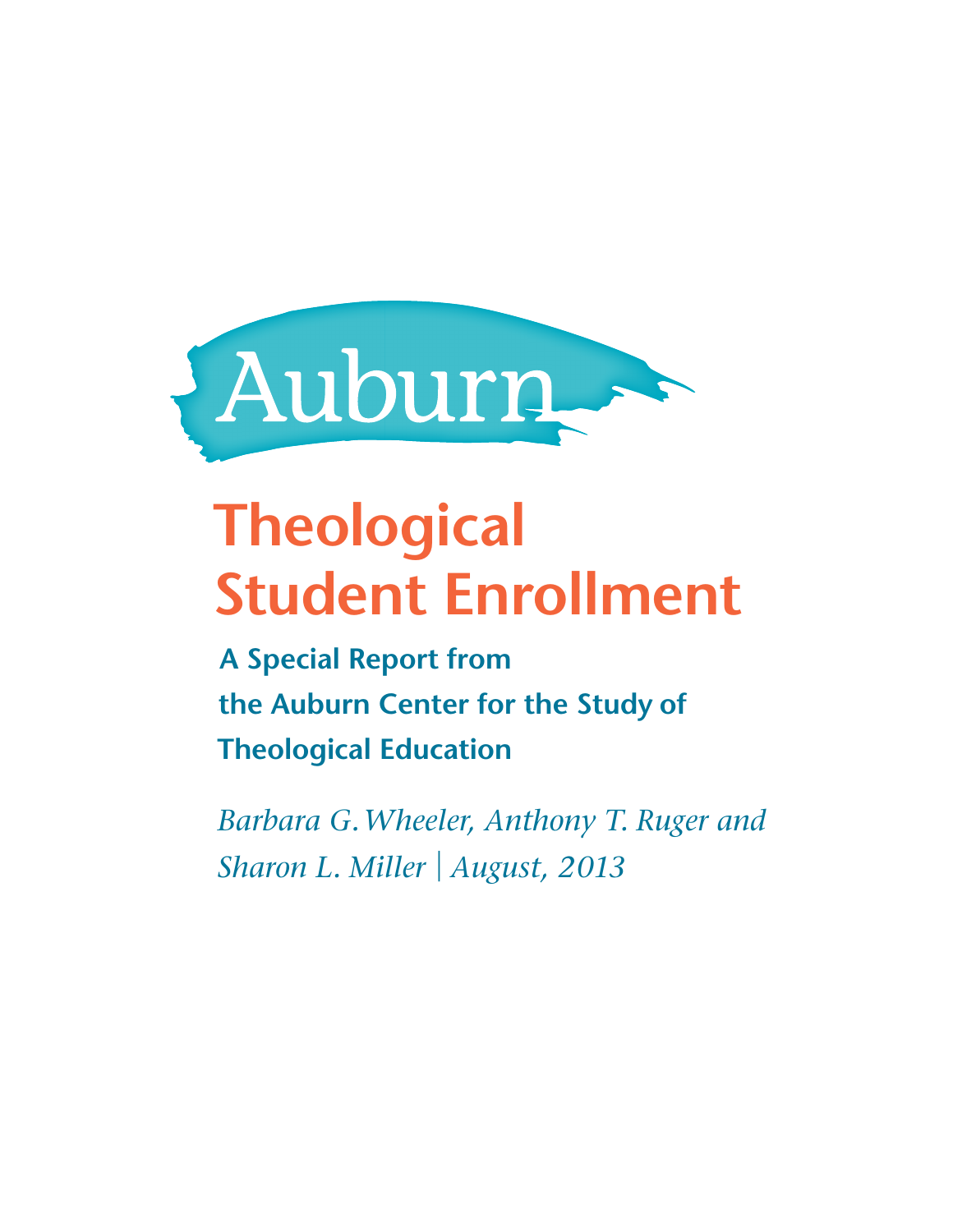### About this Issue

This report analyzes longitudinal enrollment trends in theological schools, using data collected by the Commission on Accrediting of the Association of Theological Schools (ATS). It is intended to provide information that will help theological schools and the religious communities they serve as they plan strategy and attempt to manage enrollments. It also serves as a backdrop for the comprehensive study of seminary students, *On Our Way: Pathways to Seminary* (2013), which provides an in-depth look at the experiences and influences that lead students to seminary.

**To summarize the findings of this report:** Most schools saw growth in enrollment until the early 2000s and then enrollment decline, which appears likely to continue for the foreseeable future. Total head count and full-time-equivalency enrollments have declined overall, but some subsets of students, namely African American and Hispanic, show modest increases. In a number of schools, the demographics of the student body are changing as well, with increased numbers of young adults (under 30) and older adults (over 50) but fewer students in their 30s and 40s enrolling. Schools that can meet the needs and interests of this changing student body may be able to mitigate falling enrollment with careful planning and well-executed recruitment work, but it is unrealistic to plan for substantial enrollment increases in the years to come.

©Auburn Theological Seminary, All rights reserved. Auburn Studies, No. 16, August 2013.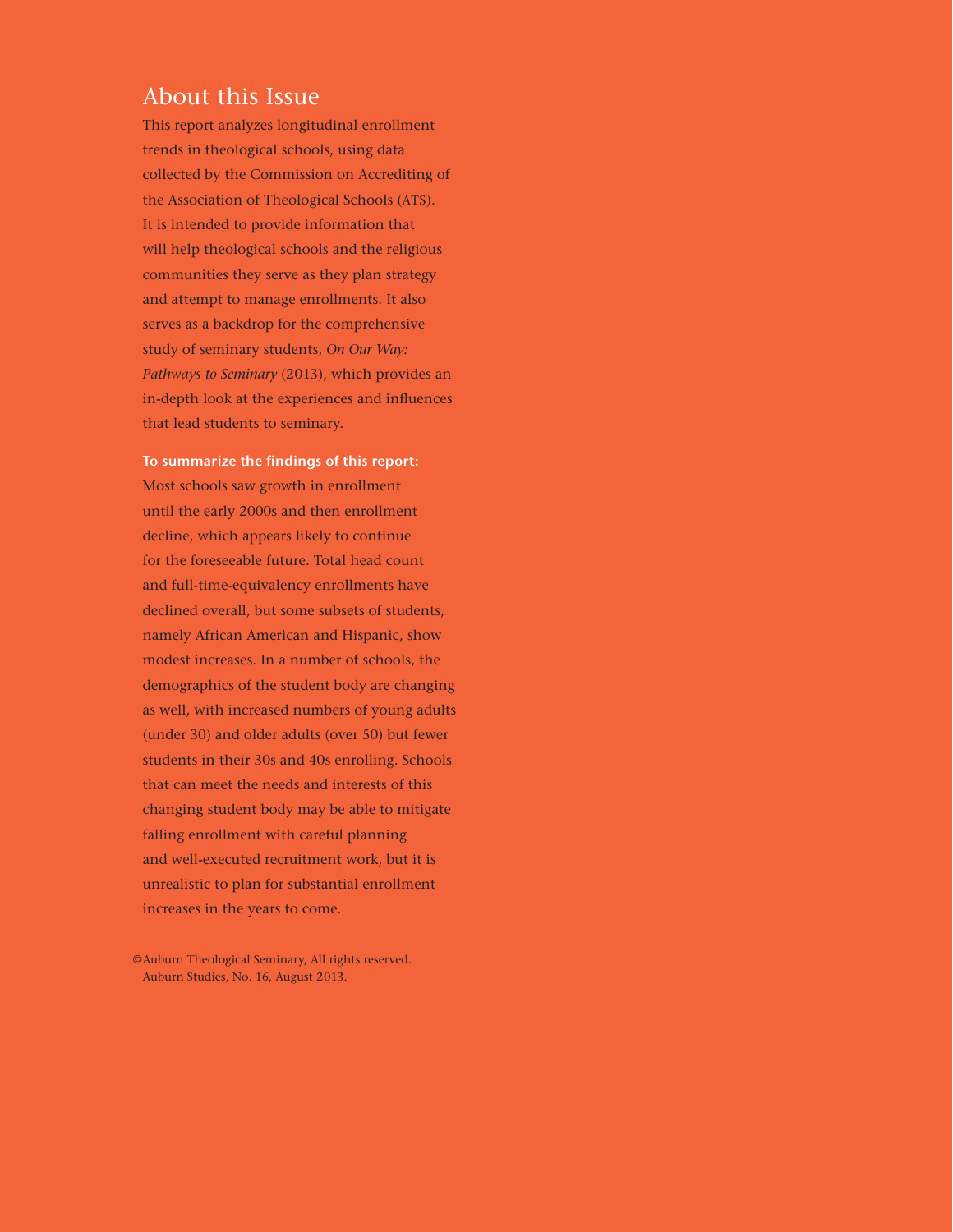# **Theological Student Enrollment** A Special Report from the Auburn Center for the Study of Theological Education

 **Barbara G. Wheeler, Anthony T. Ruger and Sharon L. Miller** | **August, 2013**

**he first years of the twenty-first century presented major challenges for theological schools in the United States and Canada. Most North American seminaries and divinity schools, small in size and bearing high overhead costs, were hit hard by the recession of 2008. Even before the financial downturn, however, many schools, small and large, were contending with a dismaying trend: declining enrollment.** 

Falling enrollment is<br>problem a school can Falling enrollment is the most corrosive problem a school can face. It inflicts financial damage on seminaries that rely heavily on tuition payments from students. In schools of all kinds, including those with student aid endowments that supply most or all tuition revenue, undersubscribed courses dampen the morale of both faculty members and students. Most troubling, a dearth of students raises fundamental questions: Is the mission of the school still relevant? Is the school any longer needed in its present form?

The Auburn Center for the Study of Theological Education analyzed enrollment trends intensively, using data on students supplied by the Commission on Accrediting of the Association of Theological Schools (ATS). Longitudinal information for most variables

in this data set is available from 1989 to the present, so it is possible to analyze changes over time.<sup>1</sup> Of ATS's current membership of 274 schools, 205 reported consistently for the twentyyear period and were included in the analysis.<sup>2</sup> For some topics where the focus is on more recent trends, a larger number of schools reporting consistently over a shorter period is used.

This study of enrollment trends is intended to provide information that will help theological schools and the religious communities they serve as they plan strategy and attempt to manage enrollments. It also serves as a backdrop for the Center's comprehensive study of seminary students, *On Our Way: Pathways to Seminary,* which provides information about the experiences and influences that lead students to seminary.<sup>3</sup> Both projects follow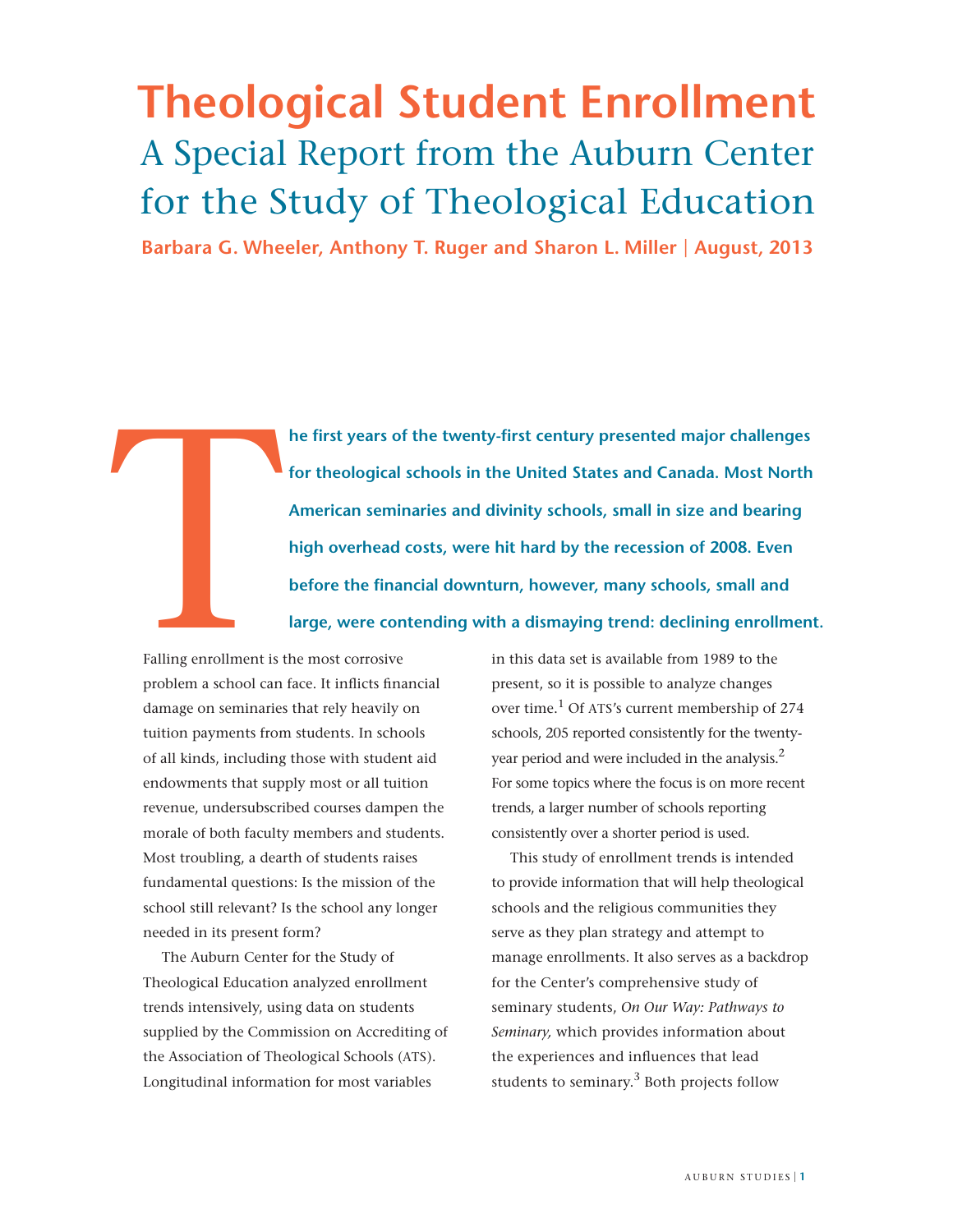**Many of the analyses in this report divide ATS member schools by religious tradition (Roman Catholic/Orthodox, Anabaptist, Mainline Protestant, and Evangelical Protestant) and then further subdivide the Protestant schools into those that have denominational affiliations and those ("independent") that do not. The determination of whether a Protestant school is "mainline" or "evangelical" is based on its self-description. This variable has proved more useful than any other in explaining variances in data from and about theological schools. In a number of analyses in this report, the Anabaptist category is omitted, because subdividing the data for purposes of comparison yields numbers too small to convert to meaningful percentages.**

up the Center's initial research on seminary students in 2001. $^{4}$  Taken together, they support these general conclusions:

Overall, the population of seminary students will not grow substantially in the next period, though some subsets of it will increase in size. Theological schools that plan carefully may mitigate falling enrollments.

 $\blacksquare$  Seminaries attract some excellent students, and, with deliberate effort, can continue to do so in the future.

This report provides evidence to support the first two conclusions; *On Our Way*, based on surveys and interviews, documents how students get to seminary and suggests how schools can attract the kind of students they would most like to have.

### Growth and Decline: The General Pattern

### *In recent years, seminary enrollments have*

*been declining.* Over the last two decades (1992– 2011), as Figure 1 shows, enrollments in US and Canadian theological schools first grew; they peaked in 2004 and then began to decline at about the same rate that they had grown—one percent a year.<sup>5</sup> The net gains were small. By the end of the twenty-year period, head count enrollment was 9 percent higher, gaining on average only one-half of one percent a year. Full-time equivalent (FTE) enrollment was only 4 percent higher, gaining less than one-fifth of one percent per year on average.

Factors contributing to this growth and decline will be explored in detail in the section of this report that follows, but it seems clear that the overall pattern of recent enrollment decline is related to the decline of organized religion

in North America. Today all religious groups, including the recently booming evangelicals, are losing strength. Seminary enrollment patterns track this change rather closely.<sup>6</sup> Other broad social forces and trends, such as economic constriction and changing patterns of participation in higher education, appear to be in play as well. Higher education is facing severe financial challenges, some of which have a dampening effect on enrollment, and most sectors of higher education are expecting slow or no growth in the next decade. The trends described below are not unique to theological education, though theological schools, which are generally small compared with other educational institutions and which have to cope with decline in their supporting religious bodies as well, may face special challenges in managing enrollment decline.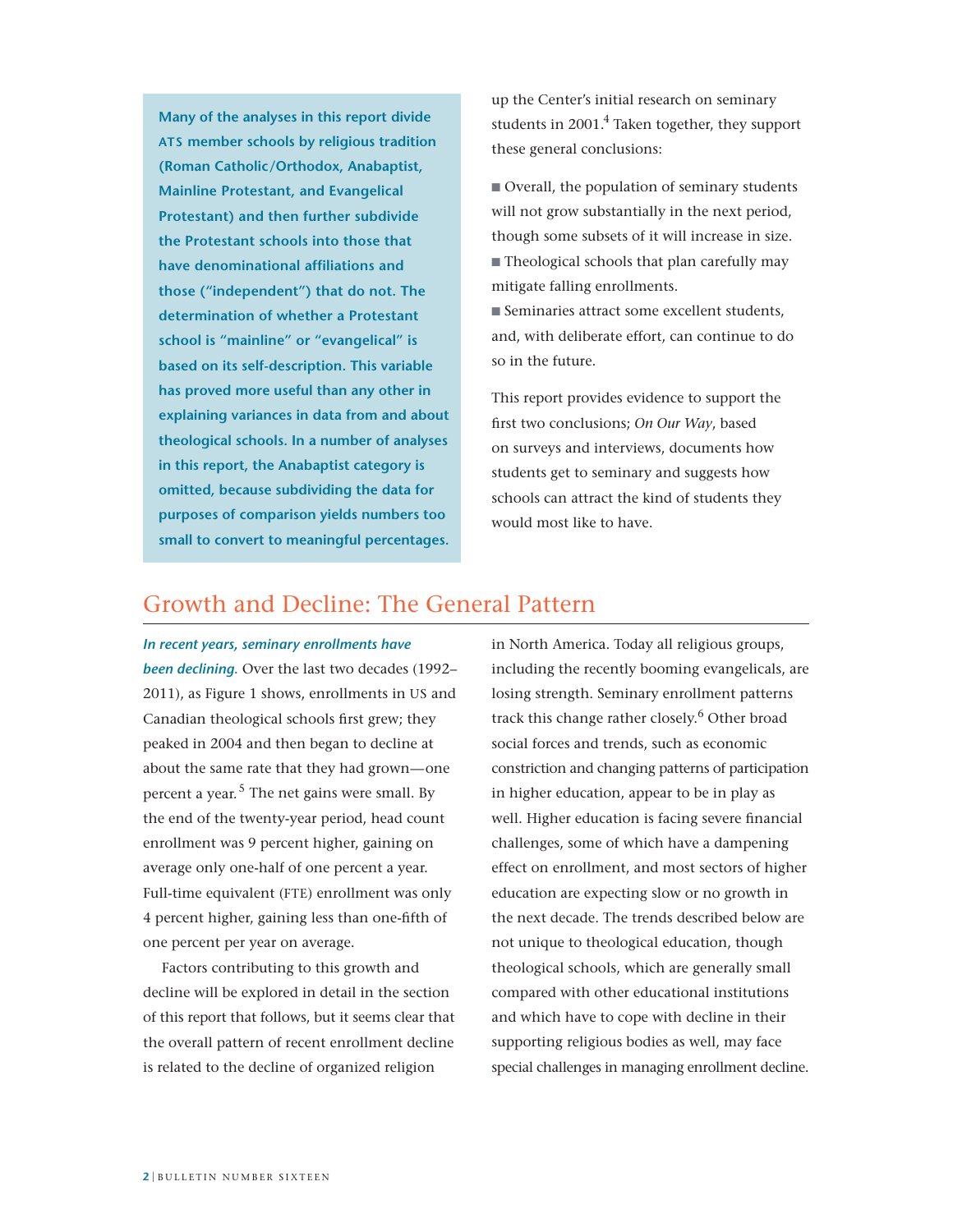### **Figure 1: Total Head Count and Full Time Equivalent Enrollment.**

*Same 205 theological schools reporting for twenty years.*



*Source: Commission on Accrediting of the Association of Theological Schools*

### **Figure 2: Head Count Enrollment Aggregated by Degree Groups.**

*Same 244 schools reporting for ten years.*

**Enrollment**

**Enrollment**



*Source: Commission on Accrediting of the Association of Theological Schools*

# Factors Related to Enrollment

What factors come into play in this pattern of growth and decline?

### *Degree programs: Recent enrollment declines are not spread evenly across degree programs.*

As Figure 2 shows, in a constant set of schools:

 $\blacksquare$  One program, the master of divinity degree, has sustained significant losses (7.5 percent of its enrollment, or 1.25 percent per year) since its peak in 2006.<sup>7</sup>

Academic master's degrees, not intended as ministerial preparation, have lost even more in percentage terms (11 percent since their peak in 2005).

No program type has gained during this period, though non-M.Div. ministerial master's degrees have lost less (about 3 percent since their peak in 2008, or 1 percent a year), and advanced ministerial degrees such as the D.Min. have held fairly steady. (Additional detailed charts are provided online at http://auburnseminary.org/enrollment-appendix1. Among these is a chart, Figure 1, which shows more clearly the enrollment changes in the smaller, non-M.Div. master's programs.)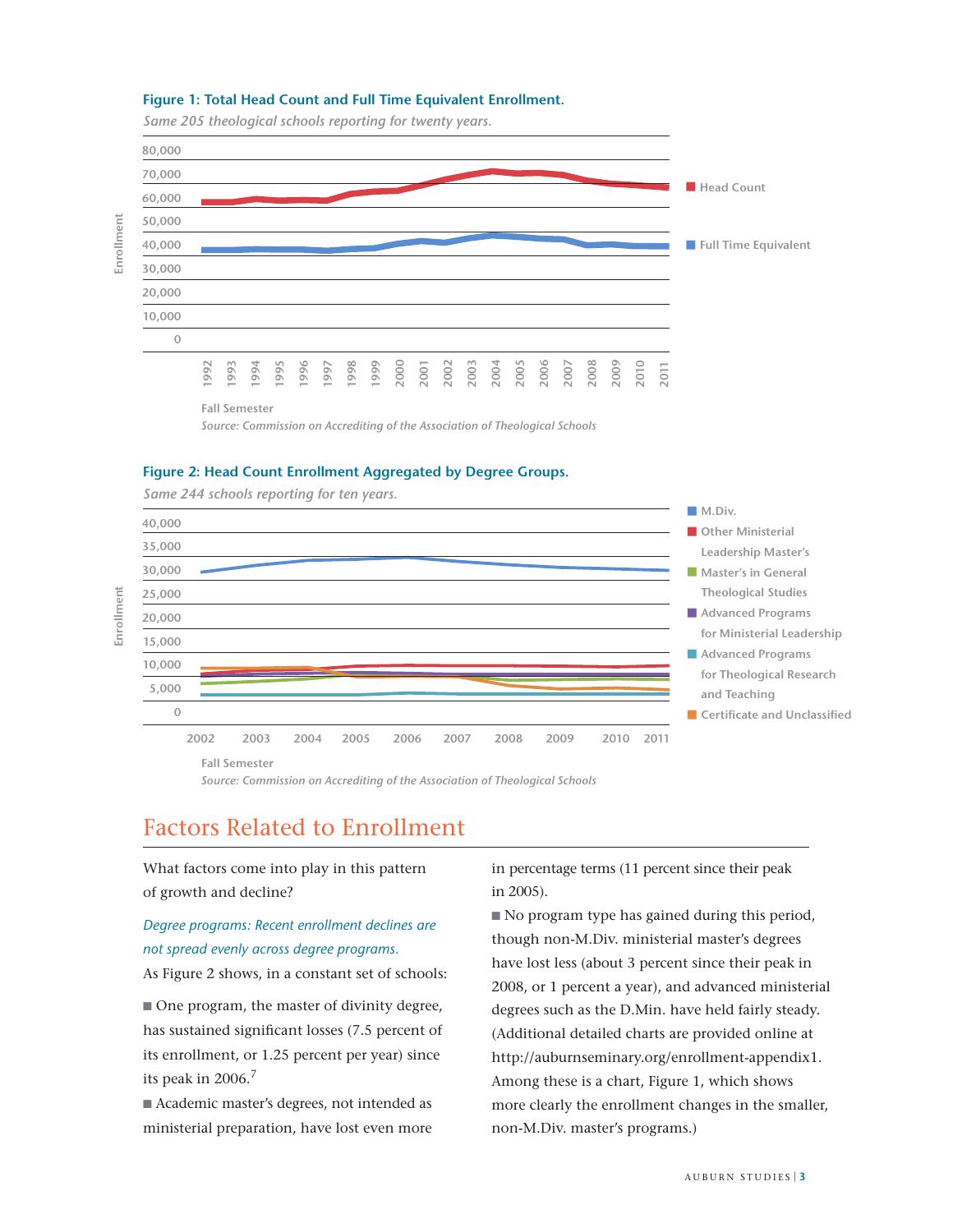Overall, however, the proportion of enrollments in various degree programs has not changed dramatically. The most noticeable shift has been within the category of master's-level degrees. (In the remainder of this report, "master's degrees" refers to *all* master's level degrees given by a theological school, including the master of divinity and its equivalents, master of arts degrees in various ministerial leadership areas, and academic master of arts degrees. "Ministerial master's degrees" refers to all these degrees *except* academic master of arts degrees.) In 1992, 69 percent of students were enrolled in M.Div. programs; today, that has diminished to 63 percent. All the gain has been in the category of ministerial master's (14 percent to 20 percent over the twenty-year period). Academic master's enrollment has held steady at about 17 percent of the total master's enrollment, though if its sharp recent decline continues, this could change. (See online Appendix 1, Figure 2.)

*Religious tradition and type of school: Gains and losses were spread unevenly across schools of di!erent religious traditions and types, though almost all follow the same pattern of growth followed by decline.* Figure 3 is an indexed graph that sets the 1992 total enrollment of all traditions and types of schools at a fictitious level of 100 in order to show different rates of growth over the twenty-year period. Evangelical independent (i.e., non-denominational) schools' enrollments grew very fast, then begin to decline in 2006; evangelical denominational schools and Roman Catholic schools also grew, though the growth started later and peaked sooner; mainline denominational schools grew slowly and then sustained heavy losses. Only Anabaptist schools, whose total enrollment is

very small, and mainline independent schools varied the pattern. Anabaptist schools' falling enrollments recently rebounded slightly; mainline independent schools did poorly at the beginning of the period but rebounded to a plateau at the end.

Protestant independent schools—those not associated with a denomination—stand out in this analysis, the evangelical ones because of their very fast rate of growth and mainline Protestant ones because they have grown rather than declined recently. Non-denominational schools have a bigger pool in which to fish for students. The lack of their "own" denominational constituency may also give them the incentive to recruit more aggressively. Some evangelical independent schools have the added advantage of large size which, as the next section will show, makes it easier for them to create innovative program formats to extend their reach.

*Program format: Offering programs in new forms (extension, online, and other distance formats) boosts enrollment in some but not all schools.* In recent years, some schools have opened extension sites for students who cannot travel to the main campus. Creating and maintaining such sites requires resources and, perhaps for that reason, large schools have the most extension students. Slightly more than half of the schools with the largest extension enrollments had better enrollment trends—they have seen either more growth or less decline—than comparable schools that do not have extension programs. Since 2007, however, enrollment at extension sites has begun to decline, mirroring overall enrollment decline.

Many schools are planning or implementing distance-education programs, usually in the form of online courses, to bolster enrollments. Again, larger schools have the resources to launch and maintain such programs and report the largest distance-education enrollment.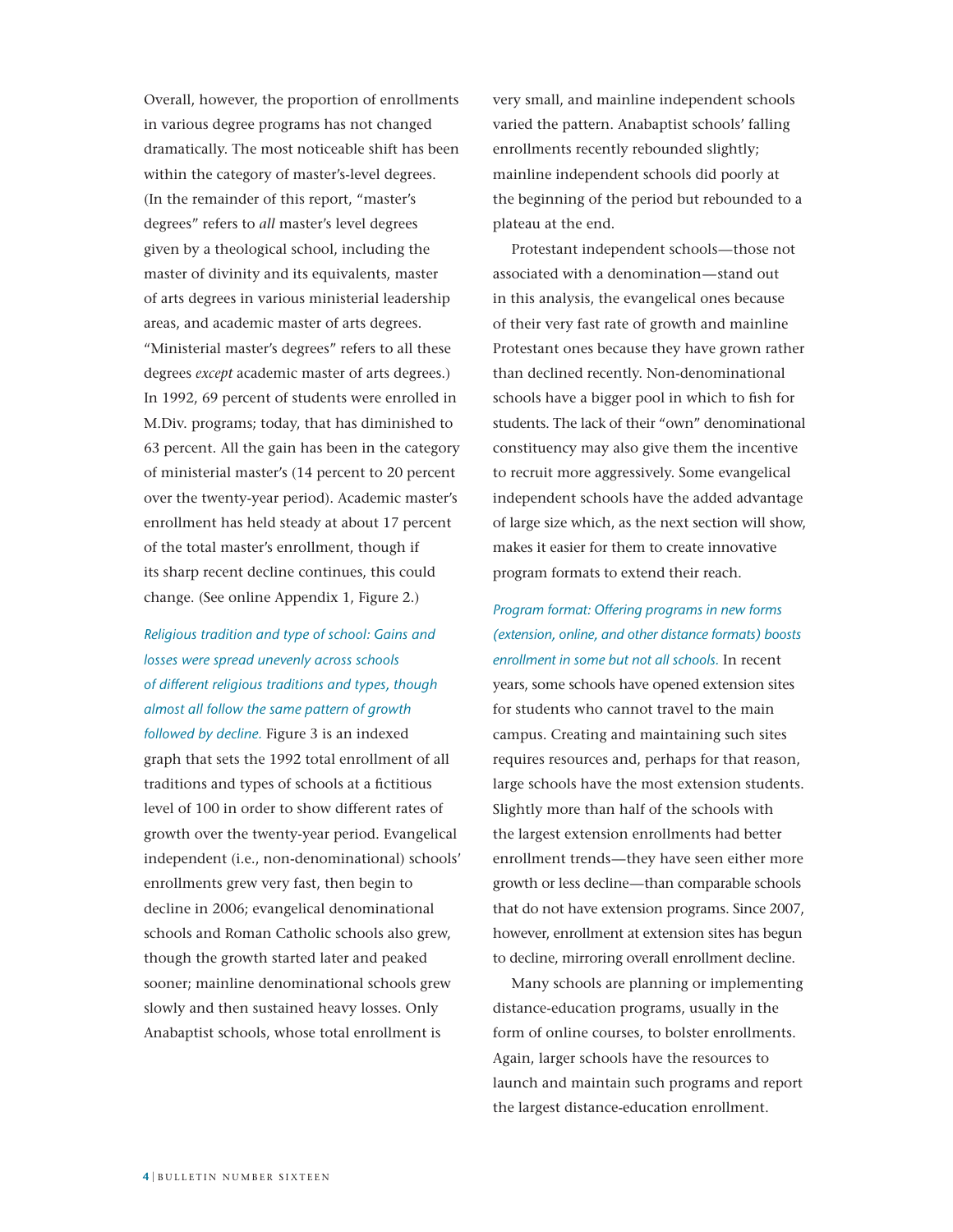Online education in these schools is mildly associated with more growth or less decline. In smaller schools, though a few online programs have had notable success, there is no overall association between online offerings and a favorable enrollment picture. Enrollments in distance education have continued to grow, in contrast to the overall pattern of enrollment decline. At an earlier time some online students might have enrolled at extension centers, so it is possible that online programs are cannibalizing extension programs. The decline in the former and the growth in the latter correspond

chronologically. Because available data sources do not distinguish between online courses taken by students who are in residence on campus and those who are located at a distance from the school, it is very difficult to determine the extent to which online opportunities add to the enrollment pool persons who might otherwise have matriculated in seminary.

*Gender: Enrollments of both men and women first grew and then declined, but they grew and declined at different rates.* Figure 4 shows men's and women's enrollment in master's programs over

#### **Figure 3: Total Head Count Enrollment Index by Denominational Classification.**







*Same 205 Schools Reporting.*

**Enrollment**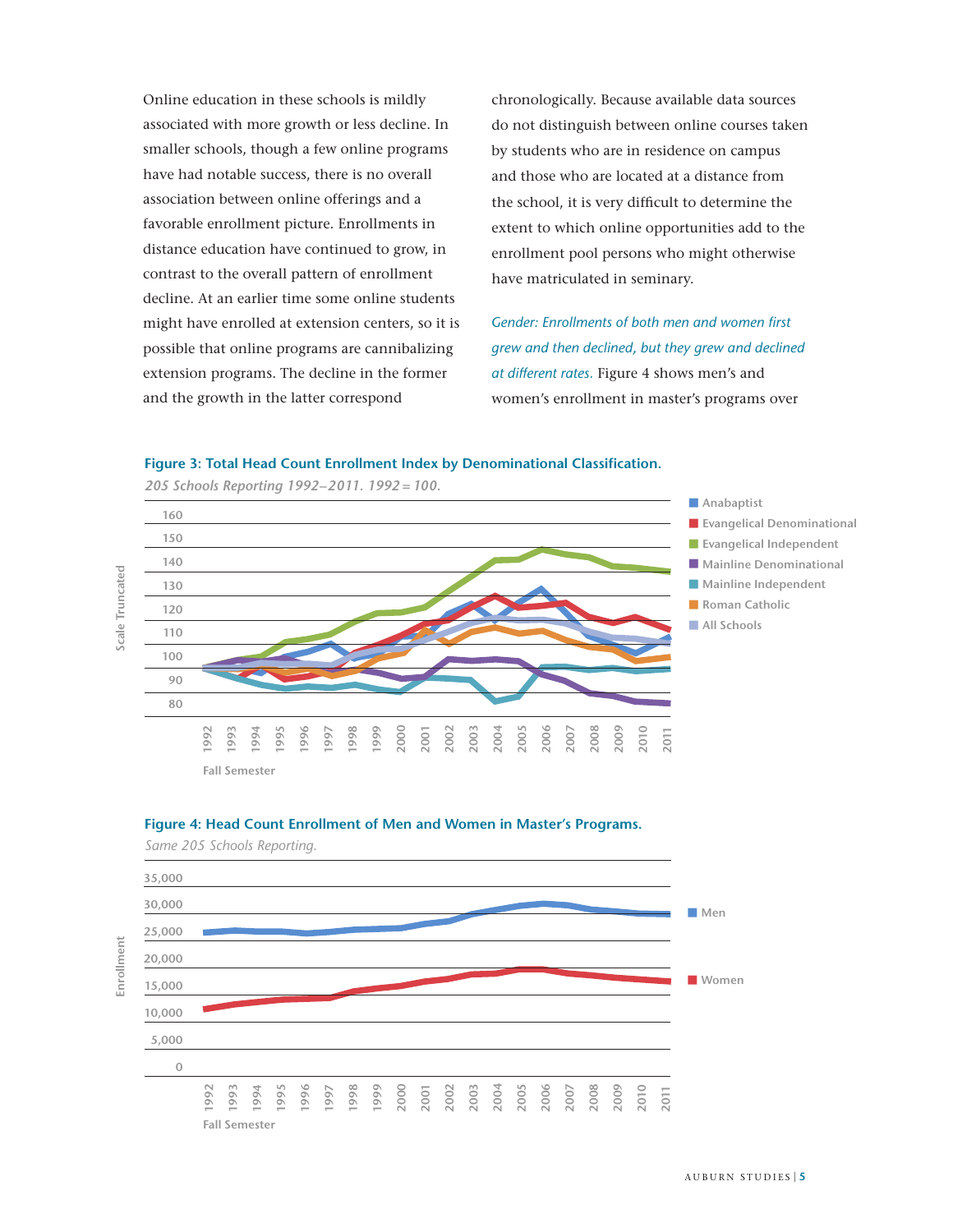| Same 244 schools reporting |         |                 |                          |
|----------------------------|---------|-----------------|--------------------------|
|                            |         |                 |                          |
|                            |         | Loss from Peak/ | Loss Per Year From Peak/ |
| Group                      | Peak    | Gain from 2005  | Gain Per Year from 2005  |
| White                      | 2005    | $-17%$          | $-3.00\%$                |
| African American           | $\star$ | $+7%$           | $+1.75%$                 |
| <b>Hispanic</b>            | $\ast$  | $+26%$          | $+4%$                    |
| <b>Asian American</b>      | 2007    | $-7%$           | $-1.75%$                 |
| <b>Visa</b>                | 2008    | $-9%$           | $-3.00\%$                |

**Table 1: Recent Changes in Racial Ethnic Head Count Enrollment as of Fall, 2011.**

 *\*Had not peaked in 2011*

*Source: Database of the Commission on Accrediting of the Association of Theological Schools.*

twenty years. In 2011 there were 40 percent more women in North American theological schools than there had been twenty years earlier; meanwhile enrollment of men increased only 12 percent. Once enrollments began to fall, however, women's enrollment fell faster than men's. In the six years since men's enrollment peaked, the loss was 6 percent, or 1 percent a year; women lost 11 percent over a seven-year period, or 1.5 percent a year. The rapid growth

# **Because of women's earlier gains, the proportion of women to men has remained fairly stable.**

no doubt incorporated the influx of women, especially older women, who came to seminary after mainline denominations began to ordain them in significant numbers and (later) when Roman Catholic and evangelical churches and agencies opened a wider range of ministries to women. The sharp subsequent decline may be due in part to the fact that much of that "backlog" has been used up. When mainline denominational seminaries, where large numbers of women are enrolled, began their steep enrollment decline in 2005, women's

enrollment was affected more than men's. Still, because of women's earlier gains, the proportion of women to men has remained fairly stable. In 1992 women were 32 percent of master's-level enrollments. Less than a decade later, in 1999, they were 37 percent, and they have remained at that level ever since. (See online Appendix 1, Figure 3.)

*Race: The only sectors that vary the general enrollment pattern (growth until 2005 or 2006 and steady decline since then) are non-white racial and ethnic groups.* Figure 5 and Table 1 both illustrate the sharp contrast between enrollment of white students and enrollments of those in other categories:<sup>8</sup> (See online Appendix 1, Figure 4 for the racial/ethnic makeup of all ATS schools.)

While white enrollments have declined dramatically since their peak in 2005, losing almost 3 percent a year over the last six years, African American and Hispanic enrollments have grown, the latter group, small to begin with, quite dramatically. Asian American enrollments fell, but the decline began later and has been slower in rate. Enrollments of students on non-resident visas peaked even later, in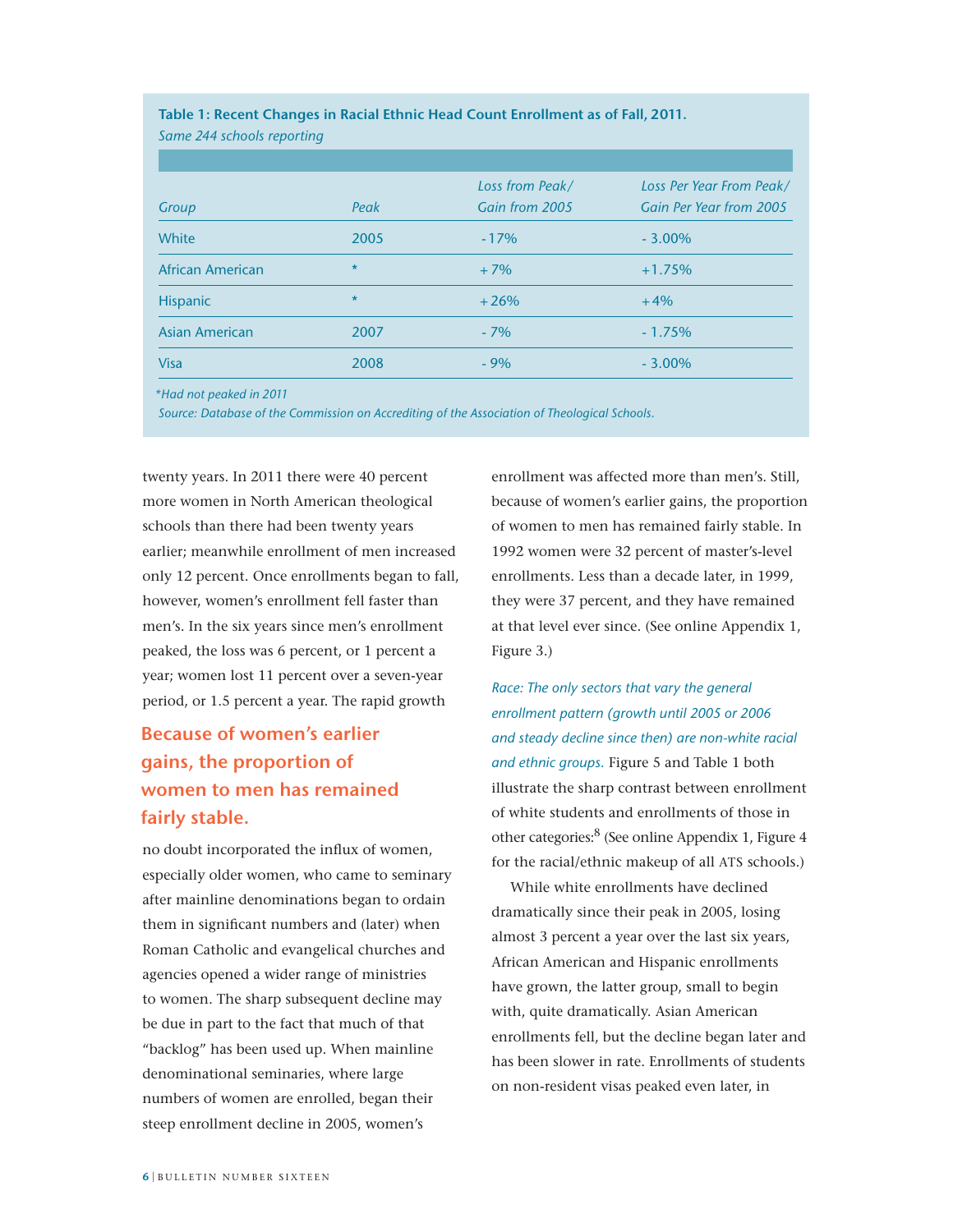### **Figure 5: Head Count Enrollment by Race/Ethnicity.**

*Same 244 Schools.*

*Same 198 Schools Reporting.*



### **Figure 6: Head Count Enrollment in Master's Degree Programs by Age Cohort.**



*Source: Commission on Accrediting of the Association of Theological Schools*

2008; the subsequent fall is perhaps related to the worldwide global recession. The rate of loss

of this group is a matter of concern: it is the third largest "racial/ethnic" contingent in the whole population of students.

*Age: The cohorts of young students (under 30) and older students (50–64) have experienced more growth and less decline than other age groups.*  Ten years ago, the most discussed feature of the profile of student enrollment was age. The average age of a student entering a master'slevel program was about 35 and the cohort of students between 30 and 49 was growing fast

(31 percent in the last decade of the twentieth century). $9 \text{ In } 2003$ , however, as Figure 6 shows, the growth of the 30–39 and 40–49 master's cohorts peaked, and both continue to decline (in 2011 they had decreased to the levels of the early 1990s). Meanwhile, there was steep growth in the 20–29 age group between 1997 and 2005 and decline since, and fast and continuing growth in the smallest age cohorts, students 50 and older. Because of these two developments steep earlier growth in the youngest cohort

**Enrollment**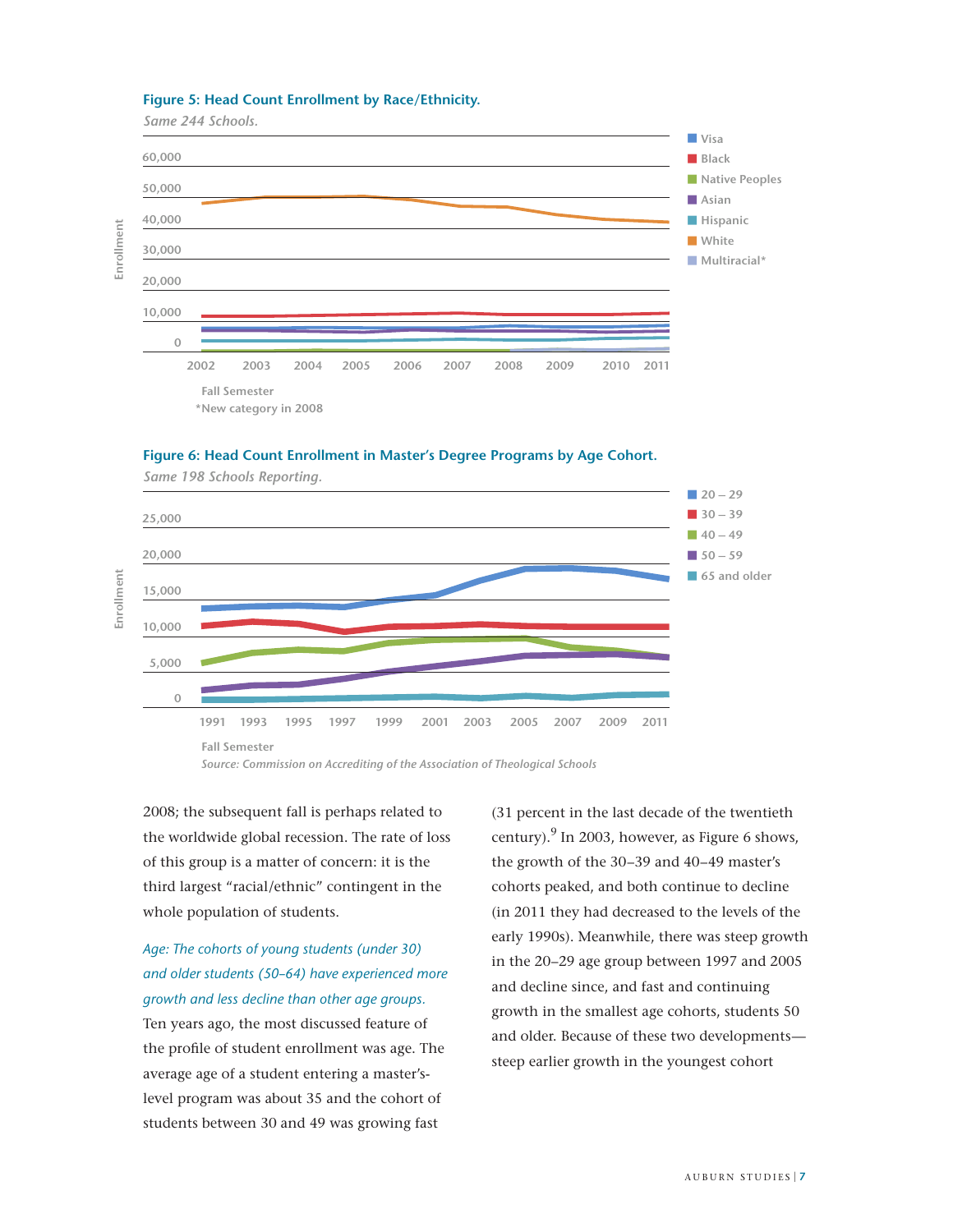### **Figure 7: Ten-Year Growth Trend Comparison 2001-2011, Fall Enrollment.**



*Distribution of growth rate for student cohorts by degree program, gender and age.* 

# *Source: Commission on Accrediting of the Association of Theological Schools*



### **Figure 8: Head Count Enrollment in Master's Degree Programs by Age Cohort.**

**Fall Semester**

*Source: Commission on Accrediting of the Association of Theological Schools*

and continuous growth in the 50–64 cohorts young and older students are the prominent features of the age profile of students today, and students in their 30s and 40s are less in evidence.

These developments are dramatized in Figure 7, a more complex representation of enrollment trends. The graph is based on the slope of straight trend lines and shows rates of growth and decline.<sup>10</sup> Higher positive values represent more rapid growth; lower negative values represent more rapid decline. The chart shows the dominant bi-modal pattern of growth in the youngest and oldest cohorts and decline in between. Figure 8 shows how the age balance in the student population has changed as a result of these trends. Students in their 30s and 40s are no longer the majority, as they were in 1991; the cohort of students in their 20s has returned to its pre-1990 level of more than 40 percent of the total population of master's students. The newly prominent group is students 50 and older, which is now as large as the group of students in their 40s.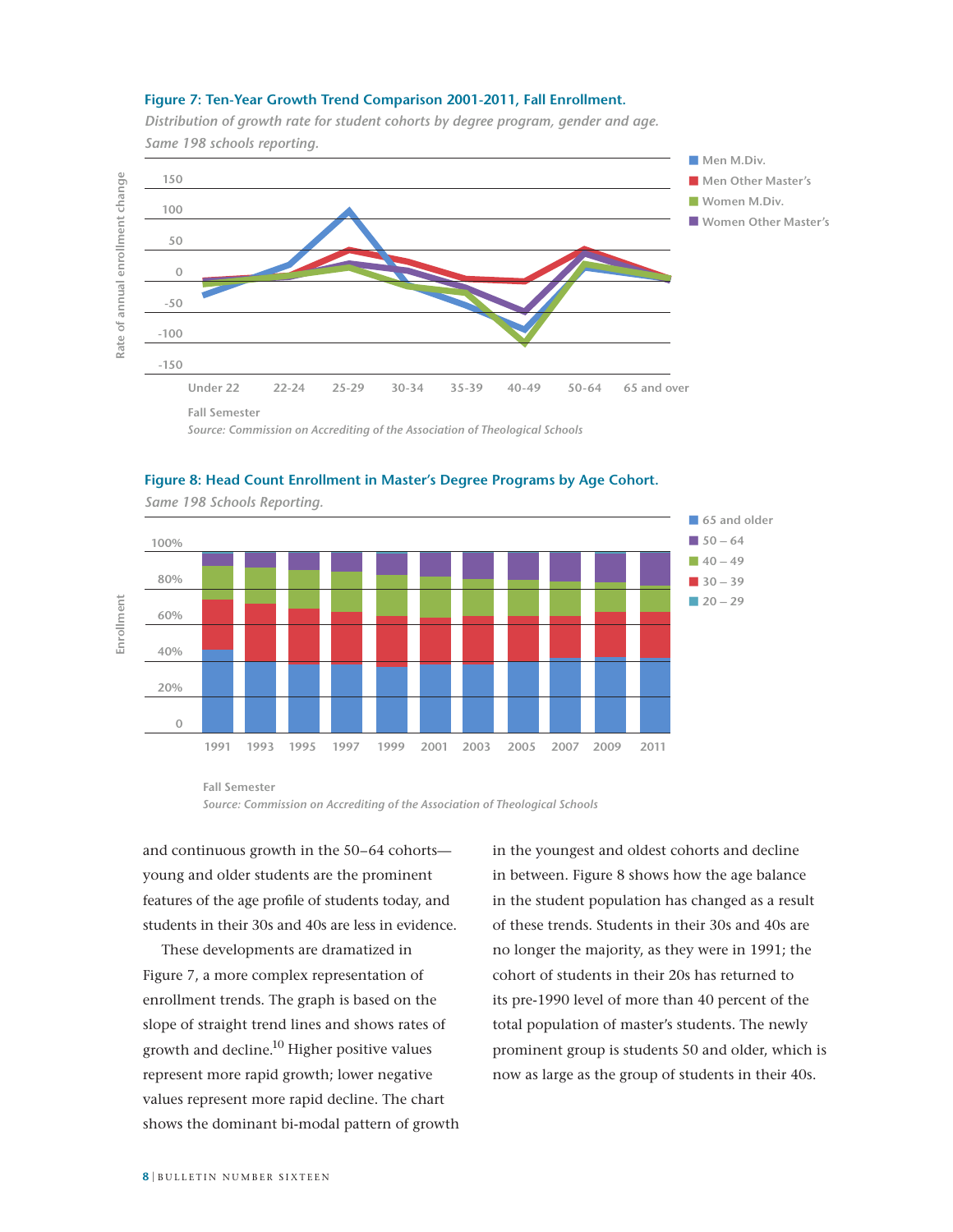# Interrelationships Among Factors

*Age and Gender.* Women students are older than men. Over the last two decades, the median age of women has consistently been four to five years older than the median age of men. $^{11}$ Women's enrollment in the youngest age cohort grew much faster than men's (as did women's enrollment overall) until recently. Both men and women show rapid growth in the oldest age categories, 50 and older, and recent decline in the middle categories, though for women, as Figure 9 shows, the drop in enrollment of master's students in their 40s, which used to be the

second largest for women, has been especially steep (see online Appendix 1, Figures 5–7, for additional graphs of the cross-cutting age and gender categories).

*Gender and School Tradition/Type.* As Table 2 shows, women who are 37 percent of the master's-level student population overall, are unevenly distributed among schools of different traditions. There has been minimal growth in the representation of women in Roman Catholic schools; despite the fact that the numbers of women in master's programs more than tripled

# **Figure 9: Head Count Enrollment of**

**Women Students in Master's Degree Programs by Age Cohort.** 



### **Table 2: Percentage of Women and Percentage Growth of Women in Master's Programs Since 1991 by School Tradition.**

| <b>School Tradition</b>            | Percentage of Women<br>in Master's Programs<br>in 2011 | Growth in Numbers of<br>Women in Master's Programs<br>since 1991                             | Increase in Percentage<br>of Women in Master's<br><b>Programs since 1991</b> |
|------------------------------------|--------------------------------------------------------|----------------------------------------------------------------------------------------------|------------------------------------------------------------------------------|
| Anabaptist                         | 54                                                     | 114                                                                                          | 19                                                                           |
| <b>Mainline Protestant</b>         | 53                                                     | 15                                                                                           | 10                                                                           |
| <b>Evangelical Protestant 31</b>   |                                                        | 109                                                                                          | 5                                                                            |
| <b>Roman Catholic/</b><br>Orthodox | 25                                                     | 6                                                                                            | 0                                                                            |
|                                    |                                                        | Source: Database of the Commission on Accrediting of the Association of Theological Schools. |                                                                              |

*Source: Commission on Accrediting of the Association of Theological Schools*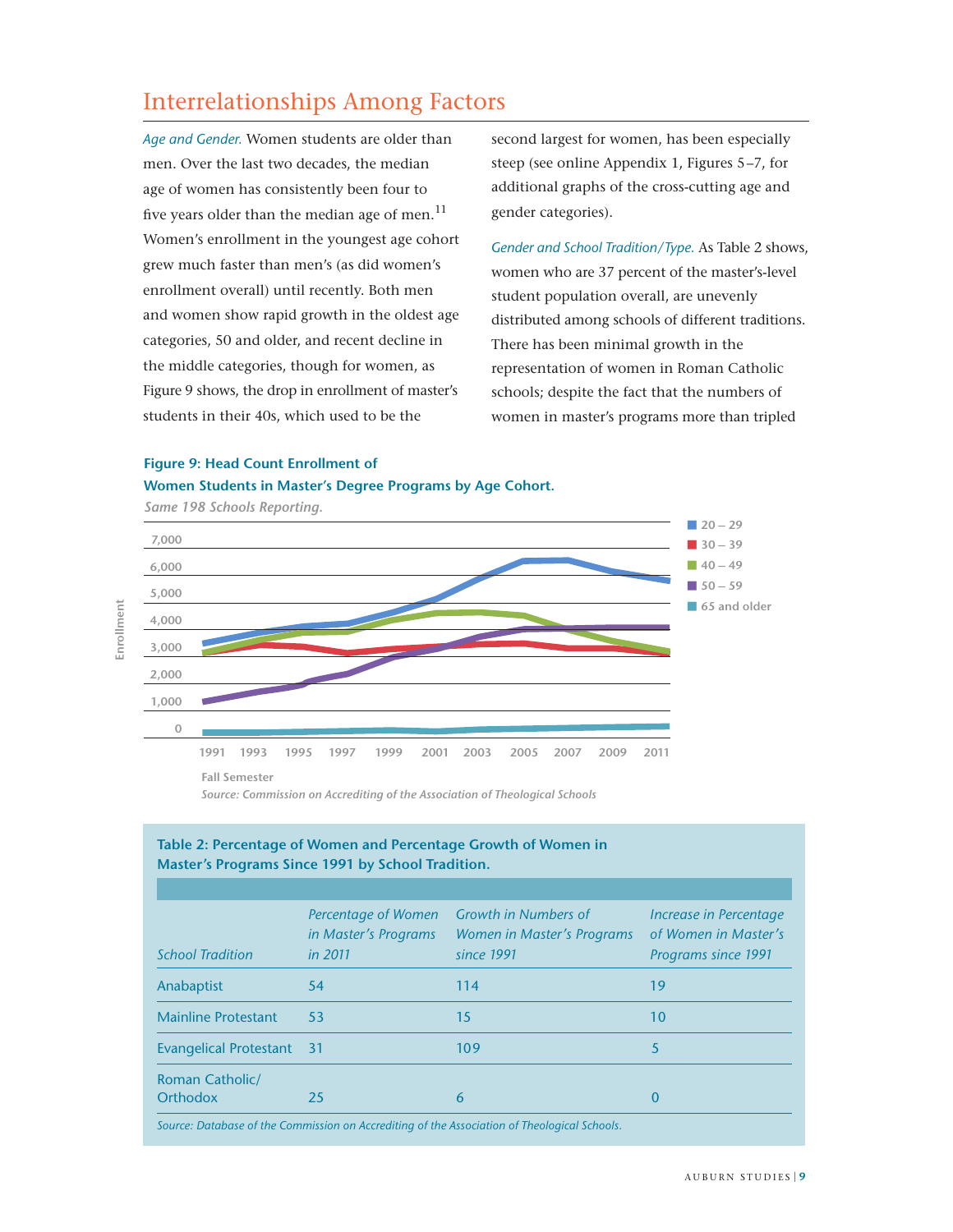### **Figure 10: Ten-Year Growth Trend Comparison 2001–2011, Fall Enrollment in Evangelical Schools.**



*Distribution of growth rate for student cohorts by degree program, gender and age. Same 198 schools reporting.* 



in evangelical schools, their numbers were so small at the beginning of the period that their representation in the schools (whose overall enrollment is grown) has increased only 5 percent. In mainline Protestant schools, where women are heavily represented, growth has been slow and recently declines have been steep. Only Anabaptist schools, where the numbers are small, have both high representation and rapid growth.

### *Gender, Age, Program Type and School Tradition/*

*Type:* The general pattern of enrollment growth and decline by age holds for most gender and program sub-groups in most types of schools:

 $\blacksquare$  20s cohort: fast growth until the middle of the last decade; then a downward trend.

30s and 40s cohorts: growth until early 2000s, then decline.

■ 50–64 cohort: steady and continuing growth. This is the only age category that shows almost continuous year-to-year growth and no overall decline for every sub-group: men and women, all degree program types, and all school traditions and types.

There are, however, some significant variations by school tradition and type.<sup>12</sup>

**Evangelical schools.** Enrollment of both men and women in both M.Div. and other master's programs in evangelical schools has grown in real terms over the past twenty years, and the pattern of growth is typically bimodal, with the highest rates of growth in the 20s and 50–64 cohorts. Figure 10, a slope-based chart, shows rates of growth of various age/gender/degree

### **Figure 11: Proportions of Master's Degree Students in Evangelical Protestant Schools by Gender and Program.**

*All schools reporting in Fall 2011.*



**Source: Commission on Accrediting of the Association of Theological Schools**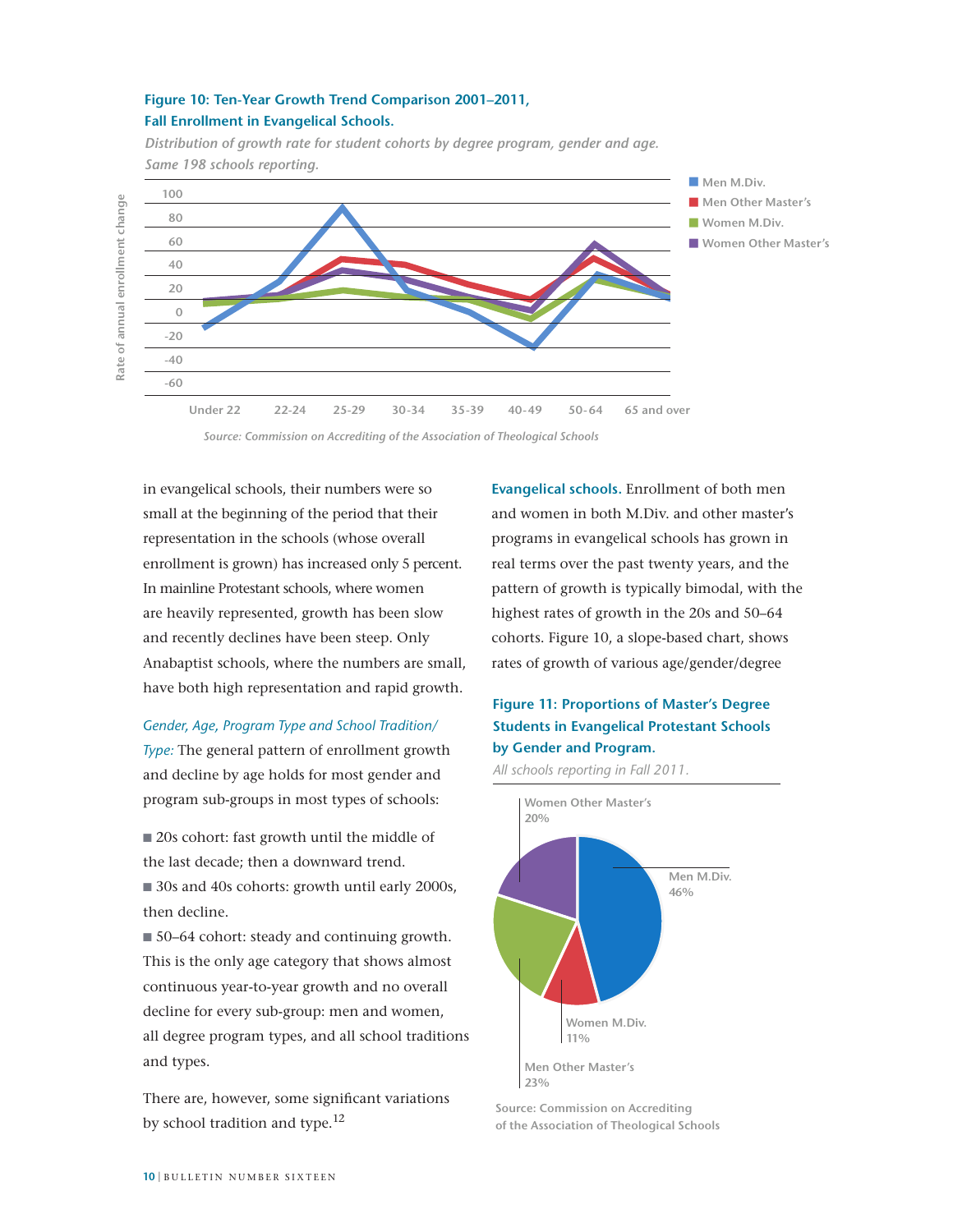cohorts. Figure 11 shows proportions of enrollment by gender and degree type. (Planners, enrollment managers, and others who need detailed enrollment information can find charts for their school type on the website of the Auburn Center. Graphs of *actual* enrollment by gender, age and degree type for all traditions and types of schools and slope graphs with much more detailed breakouts by program, gender, and school tradition are provided in Appendix 2. (http://auburnseminary.org/enrollmentappendix2) The following variations in the enrollment patterns of evangelical schools are worth noting:

Evangelical schools' students are younger than those in other institutions, and M.Div. men in their 20s have had the highest growth rate in these institutions over a twenty-year period, an encouraging development, because M.Div. men make up 46 percent of master's enrollment in these schools (Figure 11). Recently, however, all segments of this youngest age category (men and women, in both denominational and independent schools and M.Div. and other master's programs) have begun to decline in

evangelical schools (see enrollment charts online Appendix 2, Figures 1–5). Growth rates for "other master's" are lower, but still positive, which is also good news, because these degrees make up almost half of all master's enrollments in evangelical schools. ■ M.Div. enrollments for men 35–49 have diminished sharply and growth rates for women in these age brackets are low.

**Mainline Protestant schools.** The pattern of enrollment in mainline Protestant schools has the same bi-modal shape as the general picture—growth in the 20s and 50–64 cohorts. After 2005, however, enrollment overall declined (see enrollment charts online Appendix 2, Figures 6-9) and, as Figure 12 shows, other groups did not fare well over the last two decades:

There was slight overall growth in non-M.Div. master's programs for both men and women. But because the M.Div., the bread-and-butter program of mainline Protestant schools (enrolling three-quarters of all master's-level students, as Figure 13 shows) sustained considerable losses, enrollment suffered losses overall.

### **Figure 12: Ten-Year Growth Trend Comparison 2001–2011, Fall Enrollment in Mainline Schools.**



*Distribution of growth rate for student cohorts by degree program, gender and age. Same 198 schools reporting.* 

*Source: Commission on Accrediting of the Association of Theological Schools*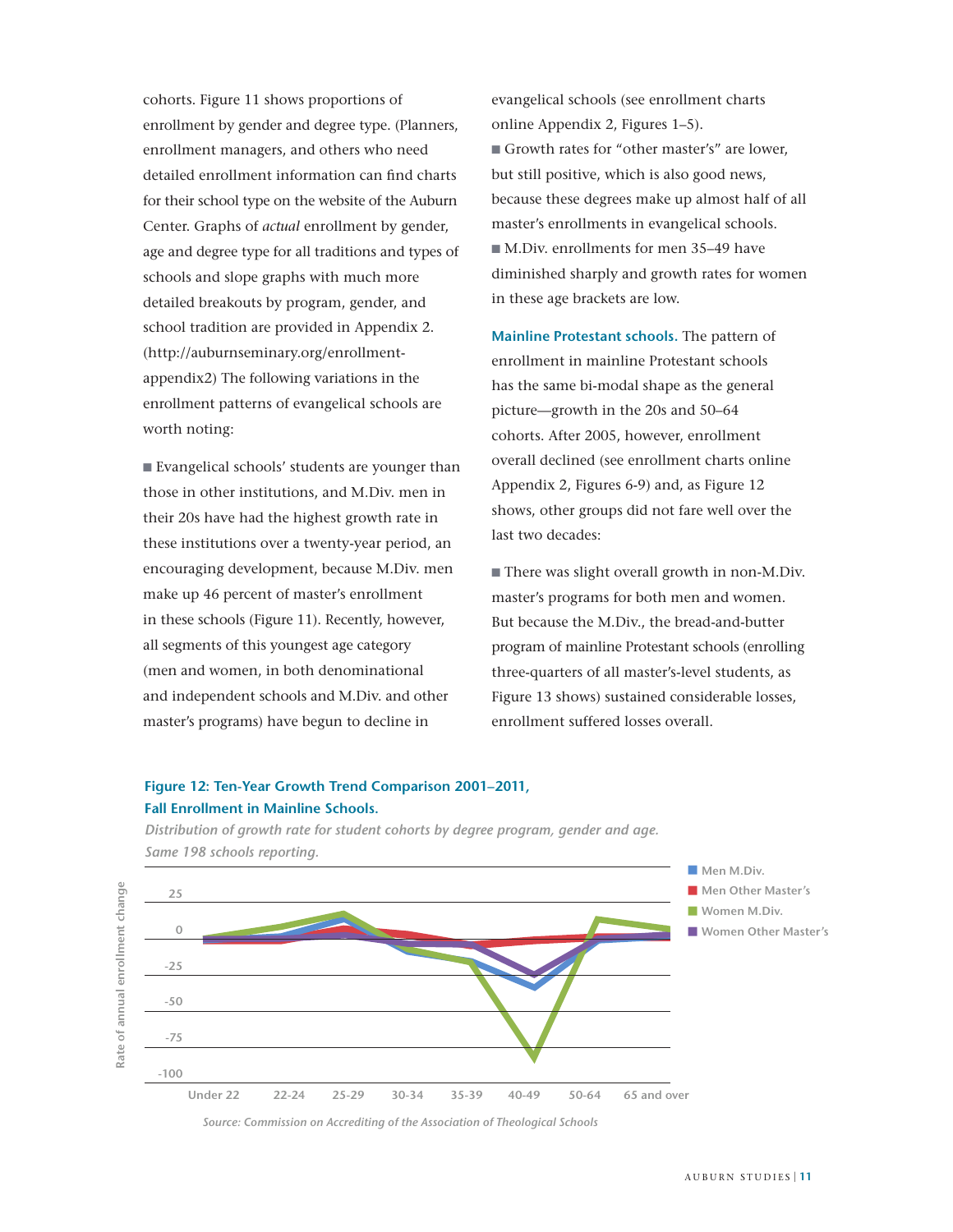### **Figure 13: Proportions of Master's Degree Students in Mainline Protestant Schools by Gender and Program.**

*All schools reporting in Fall 2011.*



*Source: Commission on Accrediting of the Association of Theological Schools*

 $\blacksquare$  The cohort of mainline women in their 40s, which twenty years ago was the mainstay of M.Div. women's enrollment in both independent and denominational seminaries, declined very sharply.  $\blacksquare$  The cohort of women 50 and older grew so fast over this twenty-year period that they are now the largest age group of women in mainline seminaries.

Growth in the 50s cohort for all M.Div.s was almost as rapid as growth in the 20s cohort.

**Roman Catholic/Orthodox schools.** Roman Catholic and Orthodox enrollments exhibit the expected bimodal pattern (Figure 14), but with some significant differences. (See online Appendix 2, Figures 10-13.)

In non-M.Div. master's programs, the older (50–64) cohort of men grew at a much faster rate than the 20s cohort; the opposite is true for M.Div. students.

 $\blacksquare$  M.Div. women's enrollments faltered; only in the 20s cohort did they not decline.

 $\blacksquare$  Counter to the prevailing trend, there has been no downturn in total men's enrollment in these schools. This is due partly to increases in enrollment of young M.Div. men but even more to increased enrollment of men 50 and older in non-M.Div. master's programs. Non-M. Div. master's programs account for half of total enrollment in Roman Catholic and Orthodox schools (Figure 15) and much more than that in non-diocesan Roman Catholic schools, so growth in any age sector in these programs is good news.

### **Figure 14: Ten-Year Growth Trend Comparison 2001–2011, Fall Enrollment in Roman Catholic and Orthodox Schools.**

*Distribution of growth rate for student cohorts by degree program, gender and age. Same 198 schools reporting.* 



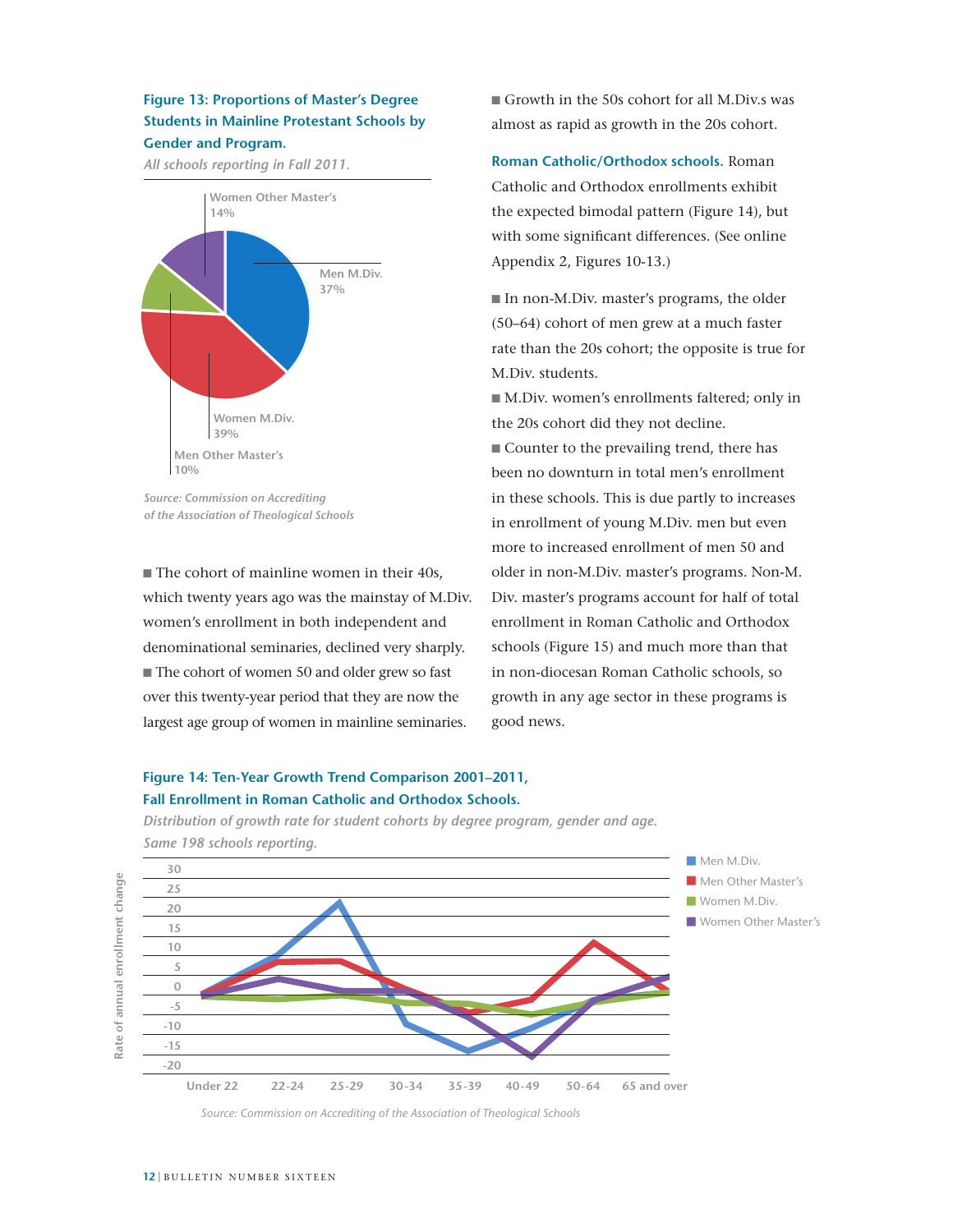### Age Profiles of Schools of Different Traditions.

In each religious sector, different schools have different age profiles. Some schools are "destinations" that attract heavy concentrations of younger students who move to campus to enroll, often full-time. Others are regional institutions that attract students in all age categories and often from many different denominations. Still others are dominated by the steadily growing sector of students 50 and older; some of these are schools that serve a particular racial or ethnic group that is dominated by older students.

There are, however, tendencies within each religious sector. As Figure 16 shows, half of evangelical schools and 40 percent of Roman Catholic/Orthodox schools are young-dominant, and most other schools in those sectors have substantial enrollments of younger students. By contrast, most mainline Protestant institutions have mid-to-late career student bodies.

 The graph also shows that the majority of schools have enrollments that are, to some extent, mixed in age. These schools face special educational challenges. Age often correlates with life circumstances (younger students are

### **Figure 15: Proportions of Master's Degree Students in Roman Catholic and Orthodox Schools by Gender and Program.**

*All schools reporting in Fall 2011.*



*Source: Commission on Accrediting of the Association of Theological Schools*

more likely to be residential and full-time; older to commute and study part-time). There may be differences in the schedules and learning styles of students of different ages and in their needs for co-curricular resources. Unless students of different ages are sorted neatly into different degree programs (which rarely occurs), it can be difficult to meet their various needs.



 **younger cohort**

# **Figure 16: Distribution of Age Patterns of Master's Students Among**

*Source: Commission on Accrediting of the Association of Theological Schools*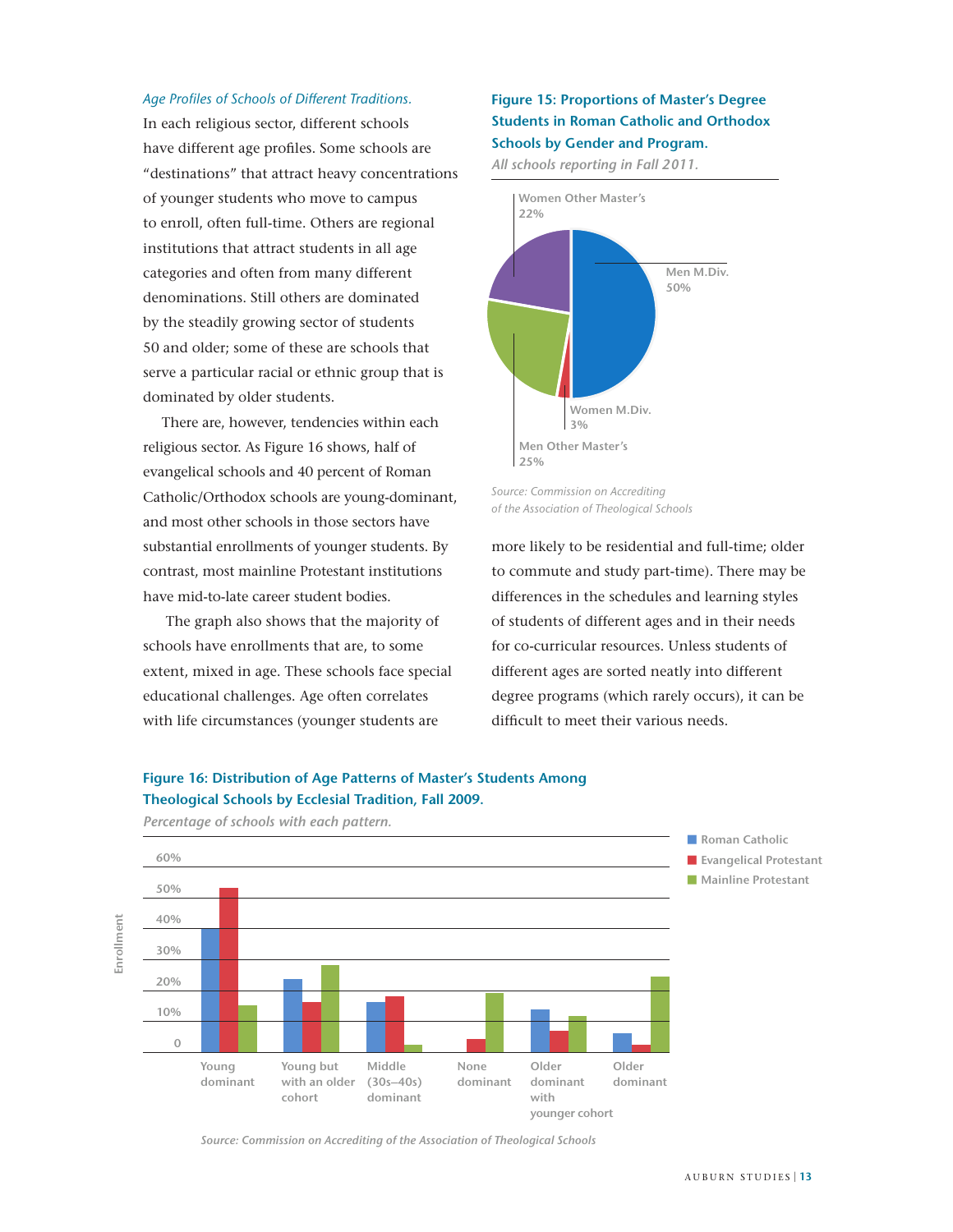





### **Figure 18: Master's Degrees for Ministerial Leadership by Race, Mainline Schools.**



*Same 88 schools reporting for twenty years.*

*Source: Commission on Accrediting of the Association of Theological Schools*

*Race, Degree Type, and School Tradition.* Schools of all traditions and types have experienced decline in enrollments of white students, as defined by ATS, and growth in other groups, though rates of white decline vary and different growing racial/ethnic groups are prominent in different religious traditions.

**Evangelical schools.** In evangelical schools, the white student population grew slowly over the twenty-year period (about one half of one percent a year) in ministerial master's degree programs (Figure 17). Decline in the white

student population began in 2005 and in five years was steep enough to wipe out the previous ten years' gains in this category. Meanwhile, over the same twenty years, the enrollment of African Americans, the largest non-white group, more than doubled (155 percent gain), and the enrollment of Hispanics more than tripled (226 percent growth). No category of students classified as "non-white" by ATS declined over the twenty-year period, though growth in the "visa" category is minimal.

**Head count**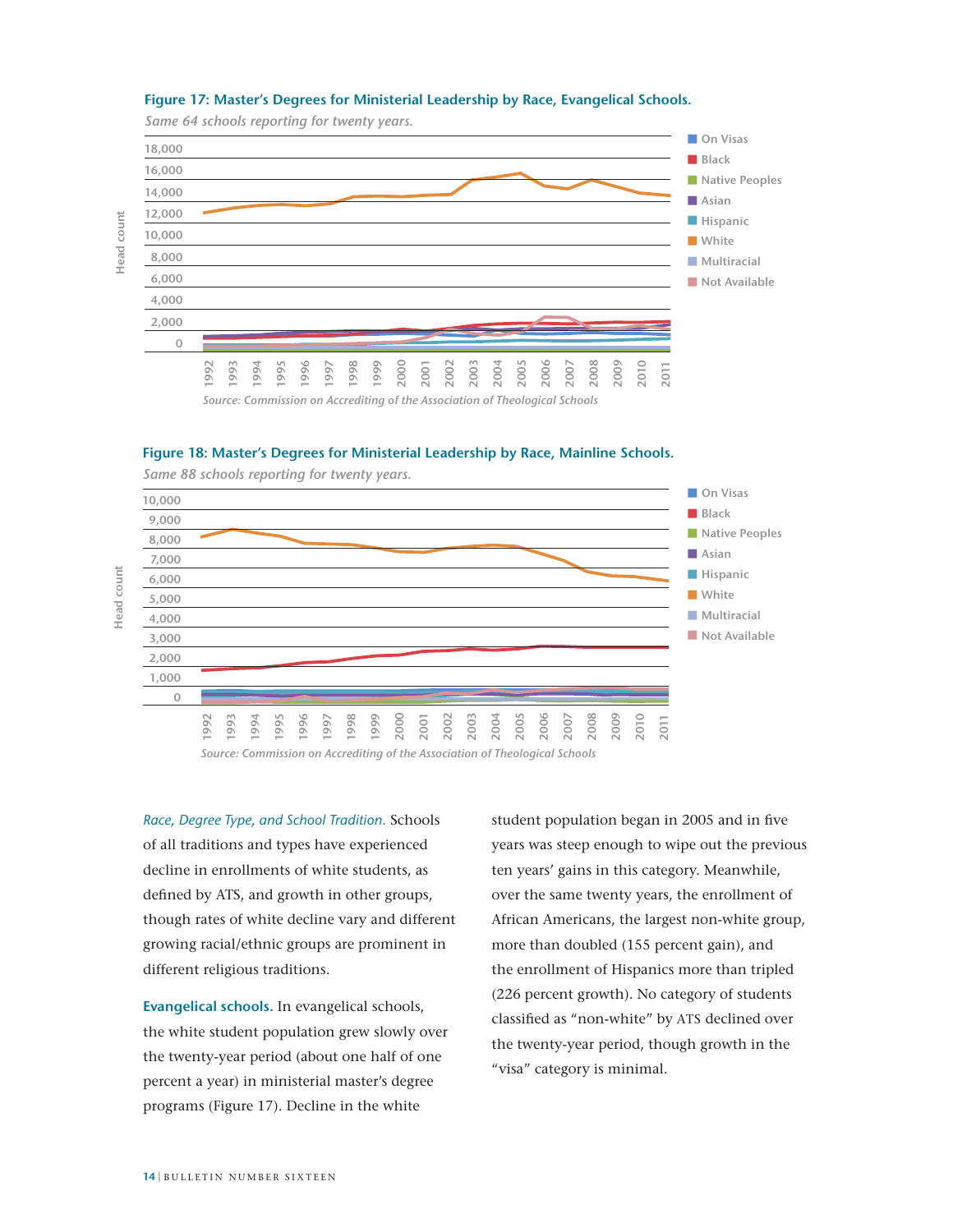**Mainline Protestant schools.** In these institutions (Figure 18), white student decline was precipitous from 1992 on (28 percent). At the same time, African American enrollment increased 82 percent and Hispanics, a very small proportion of the enrollment in ministerial master's programs in these schools, increased 72 percent.<sup>13</sup>

### **Roman Catholic and Orthodox schools.**

As Figure 19 shows, in these institutions' ministerial master's programs, the decrease in white student enrollment was slower: until a

recent slight decline and then a bounce back, white enrollment had plateaued for over a decade after a sharp drop in the early 1990s (over twenty years it has decreased 13 percent). The most growth has been in the category of students on visas, reflecting the increasing recruitment of candidates for the priesthood from outside of North American; enrollments of Hispanics (31 percent gain) and Asian Americans (53 percent gain) grew as well, as did the small group of African American students.

### **Figure 19: Master's Degrees for Ministerial Leadership by Race, Roman Catholic and Orthodox Schools.**



*Source: Commission on Accrediting of the Association of Theological Schools*





*Same six schools reporting for twenty years.*

**Head count**

**Head count**

AUBURN STUDIES 15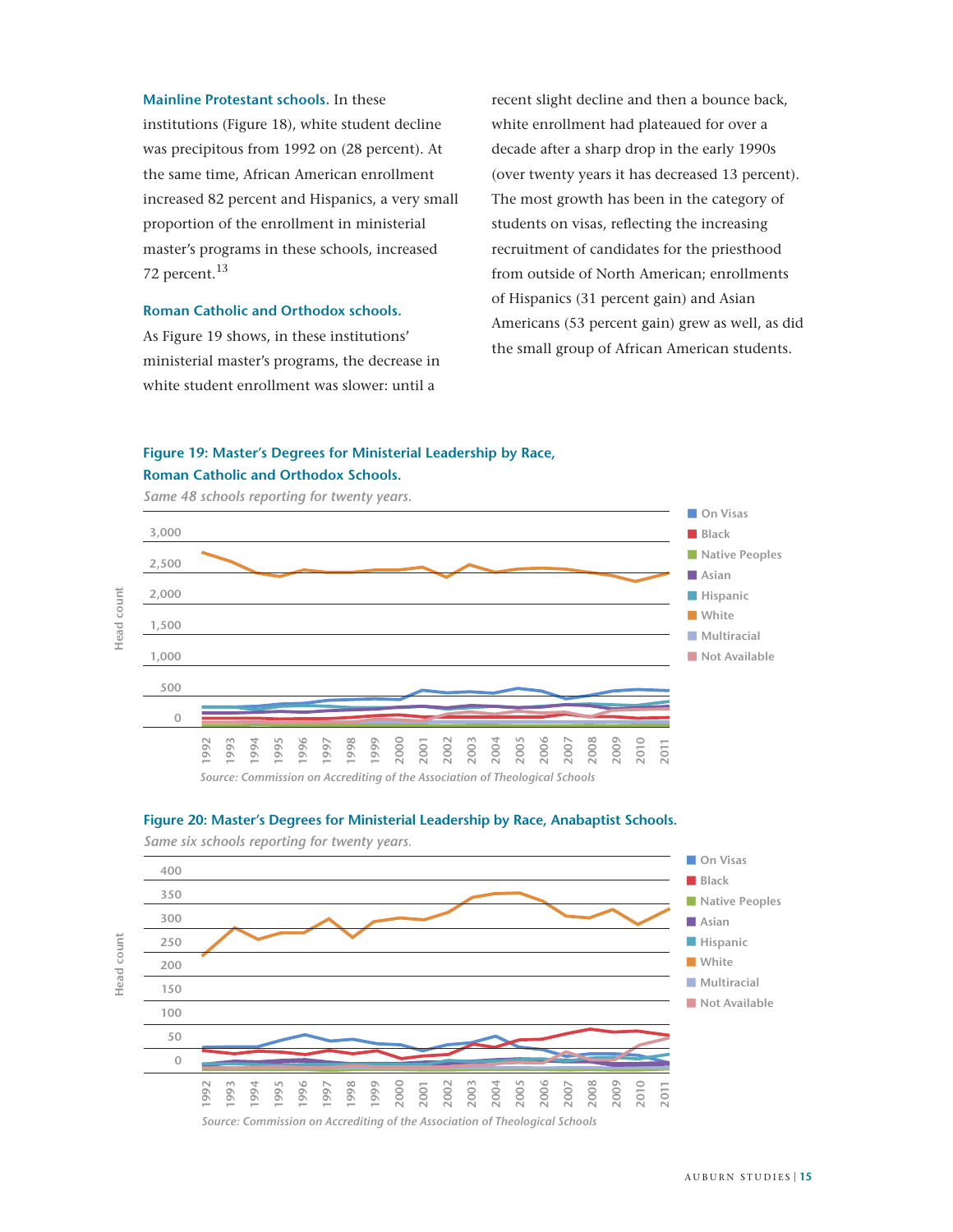

### **Figure 21: Master's Degrees for Ministerial Leadership by Race and Gender, Roman Catholic and Orthodox Schools.**

**Anabaptist schools.** In these institutions, ministerial master's enrollments (Figure 20) show similar patterns: recent decline in enrollments of white and visa students, impressive growth in numbers of African Americans enrolled (although, as mentioned previously, actual numbers in this category are small). (See online

*Race, Other Degrees and School Tradition.* Trends in academic master's programs are similar to the patterns for ministerial master's: white enrollments are declining to different degrees (mainline Protestant, again, see the most and earliest decline), and enrollments of other groups are increasing.

Appendix 2, Figures 14-17.)

Advanced ministerial leadership degrees exhibit some differences within the same framework (see online Appendix 1, Figures 8-10). White enrollment in these programs in evangelical schools has oscillated over a twenty-year period, declining overall and dropping off quite steeply since 2009. In the programs of Protestant schools, which pioneered the doctor of ministry degree that dominates this category, enrollment of white students has been plummeting for twenty years and is

now about half what it was in 1989. In Roman Catholic schools, however, many of which have begun doctor of ministry programs only recently, white enrollment is climbing. So is visa enrollment in Roman Catholic and evangelical programs. The pattern of growth in some racialethnic groups is evident in this degree category too: African American enrollment in Protestant programs and Hispanic enrollment in Roman Catholic advanced ministerial degree programs is increasing.

*Race, Gender and School Tradition.* Enrollments of both male and female white students are overall declining or flat, though again there are variations by the religious tradition, while the aggregate of all other groups is growing.

**Roman Catholic/Orthodox schools.** These schools (Figure 21) saw a sharp decline in enrollment of white men in the early 1990s and slower decline since; the decline in white women students began more recently. Meanwhile, enrollments of all other groups have increased steeply.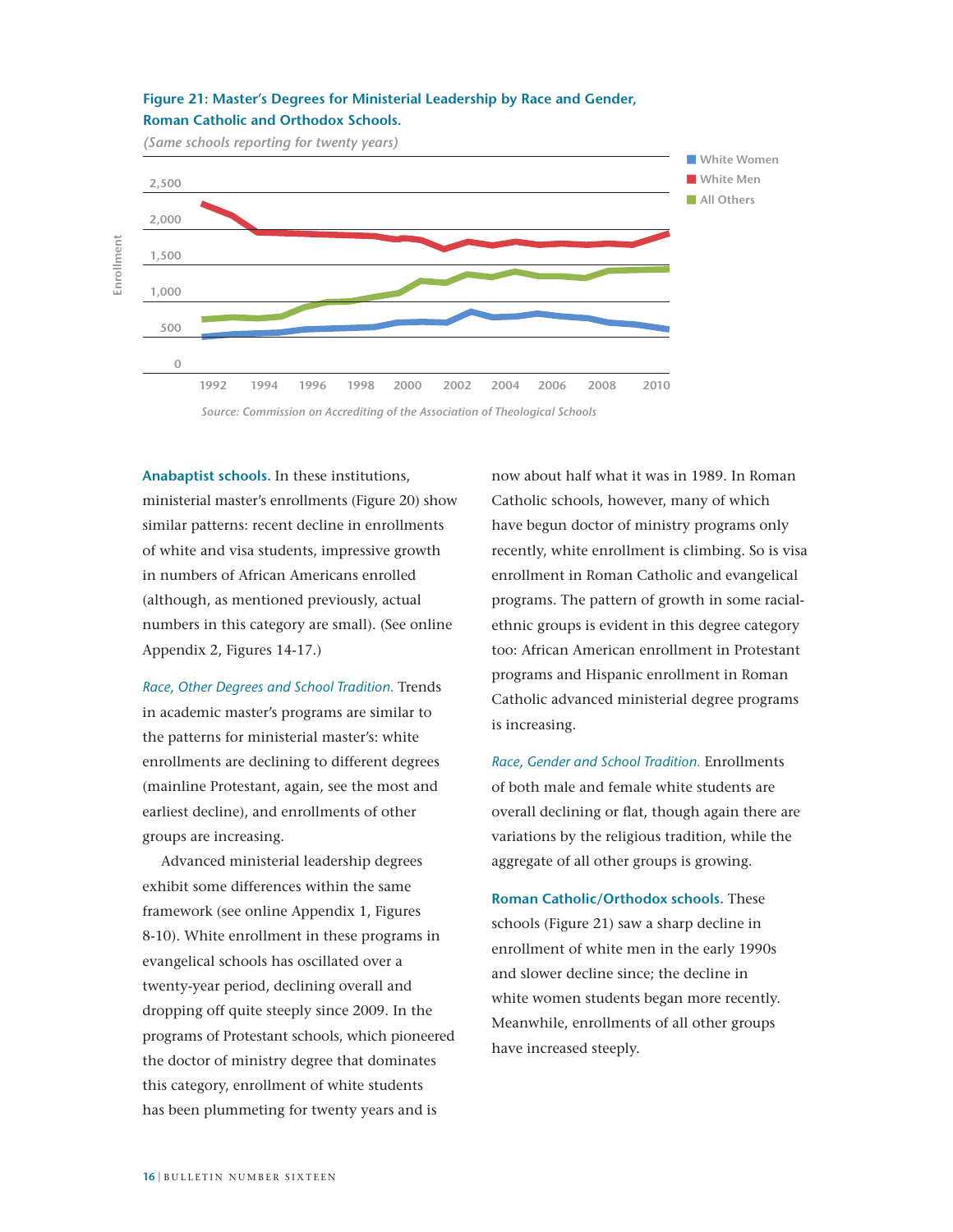### **Figure 22: Master's Degrees for Ministerial Leadership by Race and Gender, Mainline Protestant Schools.**

*(Same schools reporting for twenty years)*

**Enrollment**

**Enrollment**Enrollment



### **Figure 23: Master's Degrees for Ministerial Leadership by Race and Gender, Evangelical Protestant Schools.**



*(Same schools reporting for twenty years)*

*Source: Commission on Accrediting of the Association of Theological Schools*

**Mainline Protestant schools.** As Figure 22, shows, these institutions have experienced steep declines in enrollments of both white men and women. In this category too, enrollment growth for other groups has been rapid.

**Evangelical Protestant schools.** These institutions (Figure 23) present a somewhat different picture. Enrollment of white women, a relatively small proportion of the total student body, has been flat and enrollment of white men has declined over the past decade,

though more slowly than in other sectors. These schools, like others, have had dramatic growth in enrollments of other groups.

*US/Canadian di!erences:* The Association of Theological Schools is a bi-national organization. US and Canadian religion and education have some markedly different features, but because the students in Canadian institutions are only 7 percent of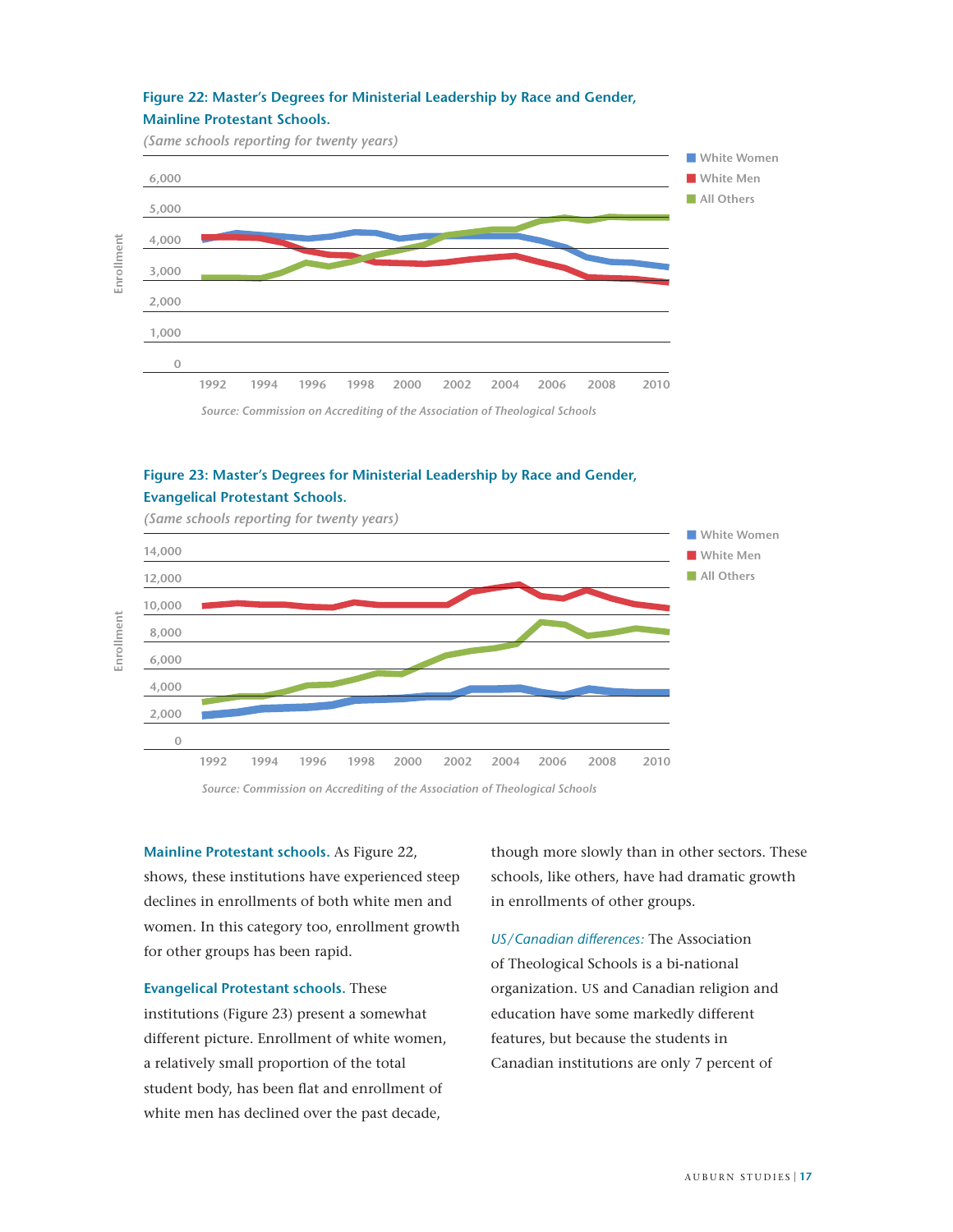### **Figure 24: Total Head Count Enrollment in ATS Theological Schools, US and Canada, 1992-2011.**

*Same 205 schools reporting.*



*Source: Commission on Accrediting of the Association of Theological Schools*

total enrollment and 6 percent of master's enrollment, these differences are usually not visible in most analyses of general trends. A separate look at Canadian enrollments clarifies the picture.

Figure 24 shows that although Canadian enrollments, like those in the United States, have been relatively flat, with only slight gains over twenty years and recent losses, the

**Women are a larger proportion of the Canadian student body in schools of every tradition which suggests that the religious character of Canada is different in significant ways.**

twenty-year gains have been even smaller in Canada. One reason that Canadian enrollments have lagged is that evangelicals, whose schools have been growing, are less prominent in Canada. It is also the case that the racial, ethnic, and national groups that are growing fastest in

the total student population, African Americans and Hispanics, are not numerous in Canada. There are other national differences as well. Women are a larger proportion of the Canadian student body in schools of every tradition. Women are, for instance, 41 percent of the master's enrollment of Canadian evangelical schools (compared with 31 percent of master's evangelical enrollments in the United States), which suggests that the religious character of Canada is different in significant ways.<sup>14</sup>

Canadian students are also older (median age in their mid-30s) than US students (median age in their early 30s). This is partly an artifact of the higher percentage of women, who are older, and partly related to the fact that the 20s cohort in Canada did not grow rapidly as it did in the United States.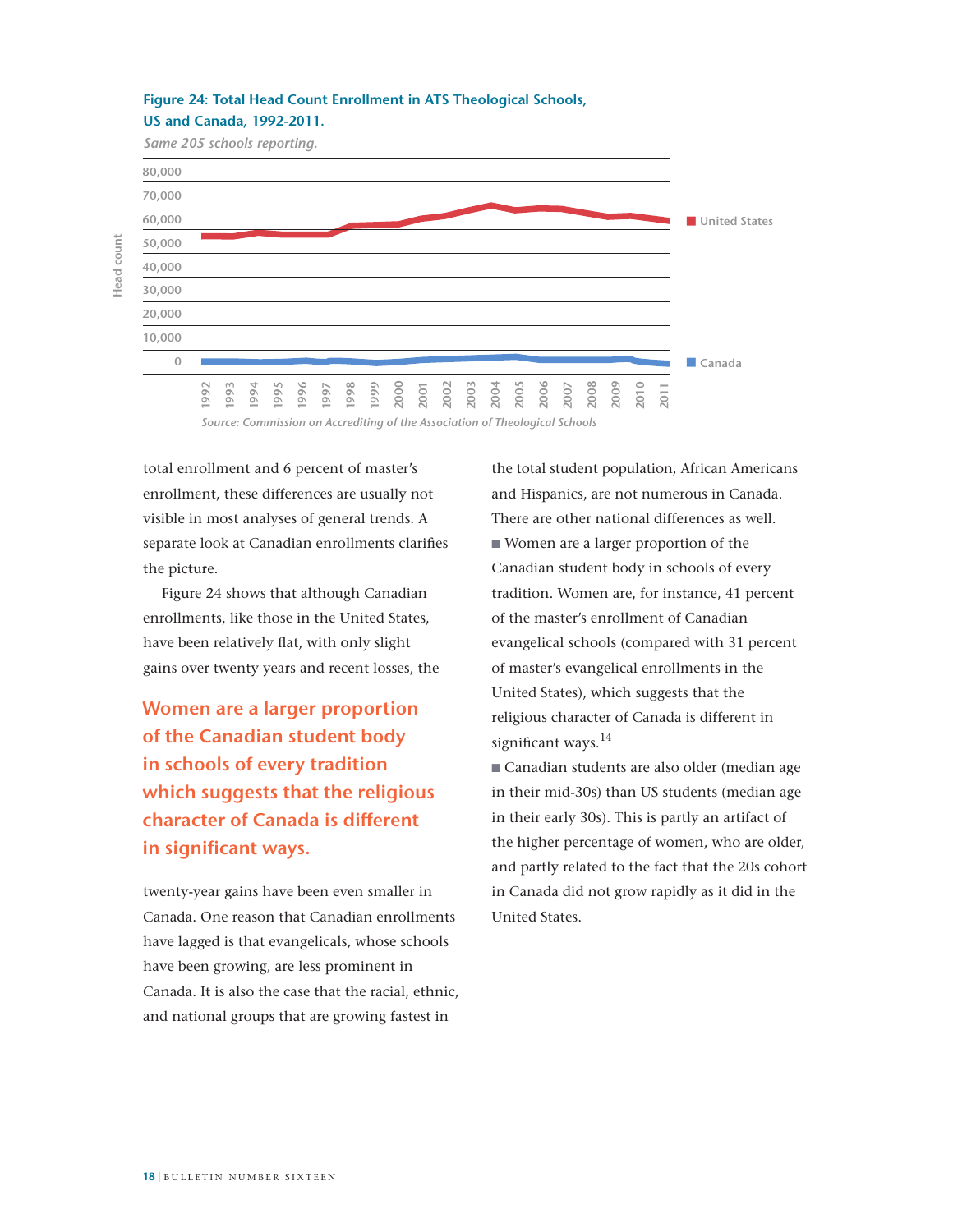# Growth and Decline: A Summary and Reflections

The foregoing analysis confirms the reports of seminary leaders that enrollments are declining. Most schools saw some growth in the 1990s, so the stagnation of the early 2000s and the recent downturn in almost all sectors were probably surprising as well as unwelcome.

Losses are most prominent in the recent history of enrollment.

Total head count and FTE enrollments have declined in recent years. In the 205 schools for which twenty-year data are available, the decline began in 2005. Even when all schools that are currently members of ATS are included (some of them added to the base quite recently), total enrollment is still trending downward. ■ There are now *fewer male students* in master's level programs than there were twenty years ago, and losses of male students have accelerated in schools of all religious groups except Roman Catholics.

■ Losses in both *master of divinity and academic master's degree enrollments* began earlier and have been steeper than losses in other programs.

 $\blacksquare$  Accelerating even faster is the decline in numbers of *women students*, a group that, after gaining considerably since 1992, began to shrink in size five years ago.

■ Numbers of *white students* are also declining fast.

 $\blacksquare$  The categories that provided the majority of students twenty years ago—*students in their 30s and 40s*—have been getting smaller steadily throughout the period.

As noted earlier, enrollment decline seems to be closely related to wider developments in North American religion. North Americans are increasingly less likely to identify as related to a religious group and even less likely to

participate regularly in organized religious activities, and diminishing student interest in theological education corresponds to those developments in various religious sectors.

**Mainline Protestant** decline began decades ago and so did enrollment decline in its theological schools. Losses of what had been its traditional constituency, white male recent college graduates, have been enormous. In the 1980s and early 1990s, women took up some of the enrollment slack, but now their numbers are declining as well.

**Evangelical Protestantism** enjoyed a boom period in the late twentieth century, and the enrollments of schools associated with the movement mushroomed as well. Sociologists say that the boom in membership in evangelical churches has now subsided and decline has set in.<sup>15</sup> Enrollments too have turned downward recently. Total head count enrollment is

**Enrollment decline seems to be closely related to wider developments in North American religion.**

declining. Full-time equivalent enrollments are declining even faster, as more students enroll part-time. Total course credit levels are falling too, as more students take longer to earn their degrees and some enroll in shorter M.A. programs and fewer in longer master of divinity programs. The losses are not great—they do not yet erode the considerable gains of the prior period—but they are felt keenly, because most evangelical theological schools are heavily tuition dependent.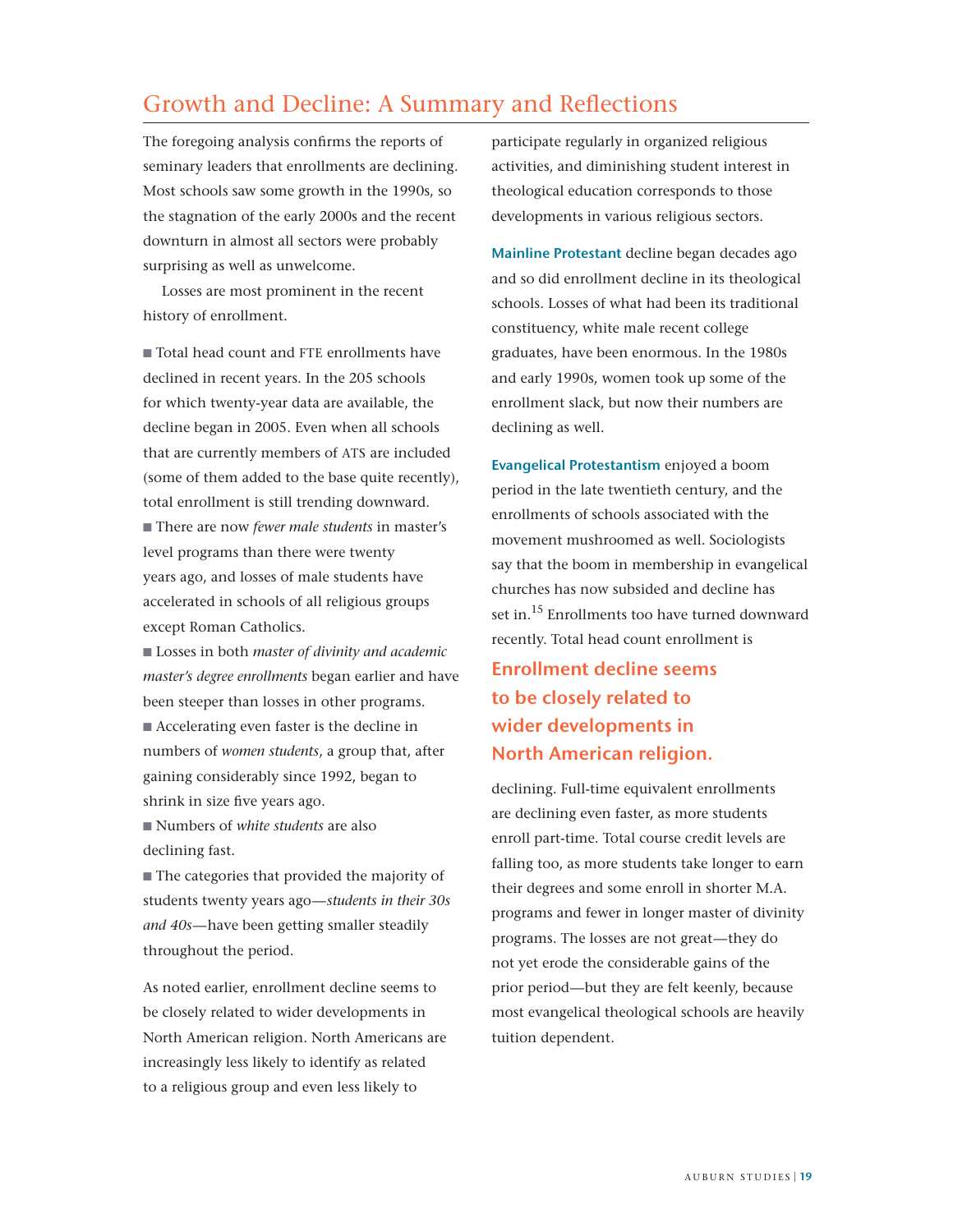**Roman Catholicism** presents a complex picture. "Membership," as measured by those who self-identify as Roman Catholic, continues to grow, but participation and many institutional features (numbers of schools, membership in religious orders, numbers of clergy) have declined sharply since the 1960s. Roman Catholic theological schools felt the impact of these shifts well before the period covered by

this study. A number of institutions closed or merged as a result, so there is less overcapacity in the Roman Catholic schools than in some other sectors of theological education. Thus the impact of recent losses (which are not as substantial as Protestant losses) has been less severe for Roman Catholics than it has been for Protestants.<sup>16</sup>

# Implications of Enrollment Trends for Theological Schools

Several implications for theological schools, the religious communities they serve, and the organizations that support their work emerge from the foregoing analysis.

*Schools should plan cautiously for future enrollments.*

The downward direction of enrollment trends is sobering. Few institutions can count on substantial enrollment growth in the next period. Powerful religious and social trends, including shrinking college enrollments now that the numbers of 18-year-olds has peaked, make an enrollment turnaround unlikely.

Therefore schools that plan to stabilize themselves financially by greatly expanded enrollments should revisit those plans. The pool of prospective students is shrinking, and it is not realistic to expect substantial growth. Any school that is counting on such growth should have in place alternative strategies in case their enrollment hopes are not realized. Alternative strategies might include reducing expenses in order to function with less tuition revenue and raising funds to supplement streams of tuition revenue that are stagnant or drying up. Or, because smaller numbers of students almost always raise the cost per student in order to provide an adequate school infrastructure, schools that are already small and those that face major enrollment challenges should

seriously consider whether it would be prudent to join a large educational configuration (forming a federation of schools, for instance, or becoming part of a university or partner with a college).

New educational formats do not necessarily improve the enrollment prospects for theological schools. Many schools are now experimenting with distance education to bolster enrollment. These experiments are relatively new. It is too early to make conclusive judgments about the roles that distance education can play. The partial data available for this study, however, point in the direction of caution. Most small schools that have added distance education do not have stronger enrollment records than their peers of similar size, and success in larger schools, though more common, is by no means guaranteed.

*Schools can increase their competitive edge.* The trends mapped in this study suggest that good recruitment programs can help schools to attract more students from the pool of prospects.17 Enrollments of students in their 20s have increased at a faster rate than most other age cohorts. This may be due in part to changing values: there is evidence, such as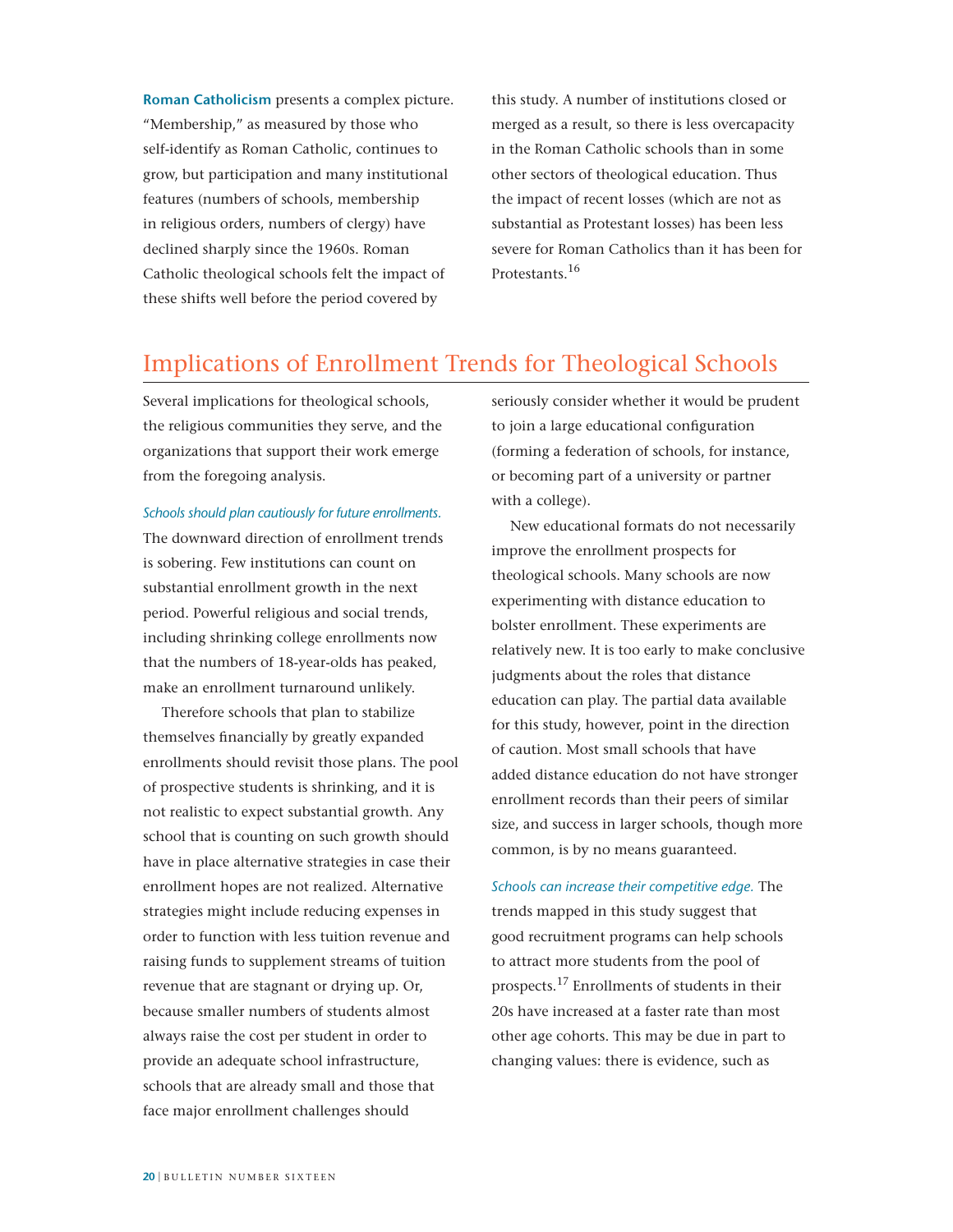the increasing popularity of teenage and postcollege volunteer service (and service learning programs for college students), that young people are more altruistic today than they were twenty years ago. $^{18}$  Whether or not that is true, theological schools have made strenuous efforts to recruit this cohort of students. They have been aided by special programs for college and pre-college students, many of them funded by Lilly Endowment Inc. in collaboration with a wide variety of denominations and institutions. Some schools that previously had few younger students have succeeded in attracting a critical mass of them in recent years. Their experience seems to be evidence that well-planned and well-executed early exposure and recruitment efforts work.

The steady growth of the cohort of students 50 and older—a phenomenon observed in both US and Canadian schools of all traditions and types—is less well understood. It is not clear what compels these students toward seminary and ministry, and the qualitative part of this study, which focuses on younger students, does not provide many explanations. Some of the older students interviewed for this research seemed to be affected by changing cultural norms that have made it respectable to retire fairly young from one profession or occupation and begin another. Other demographic factors may also be in play. For example, the baby boomers, who have constituted a bulge in the population throughout their lives, are now in their 50s and 60s. Schools that discover what motivates their older students to enroll may be able to recruit more in the same category.

In planning recruitment strategies, the experience of non-denominational schools may be instructive. These institutions have been less damaged by the recent enrollment downturn. One reason may be that schools not aligned with a denomination may appear accessible

to larger pools of potential students. Such schools do not, however, have a guaranteed constituency: they attract students only if their educational offerings or other institutional and program features are more appealing than those of their competitors. It is likely, then, that they achieve their relative enrollment success by energetically fitting their educational offerings to the needs and interests of potential students. This is a strategy that all schools, including denominational ones, can adopt.

*Real growth in some enrollment sectors may offset decline in others.* Well-organized recruitment efforts can give a school a competitive edge over other institutions seeking to attract the same applicants, but they do not necessarily expand the pool of potential students for theological education as a whole. One demographic trend seems actually to draw new constituencies to theological education and holds promise to continue to do so in the future. Enrollments of African Americans, Hispanics and, to a lesser extent, Asians in theological schools continue to increase, mirroring the growth of those groups in the wider population. Rising African American enrollments probably reflect both rising educational expectations for ministry in black churches and a larger pool of college graduates eligible for further study.<sup>19</sup> Hispanic and Asian enrollments are no doubt bolstered by immigration, and in the case of Hispanics, the fastest growing sector in undergraduate education, educational advances play a role as well. Schools that make deliberate efforts to serve these groups are likely to see sustained and increased enrollment as a result.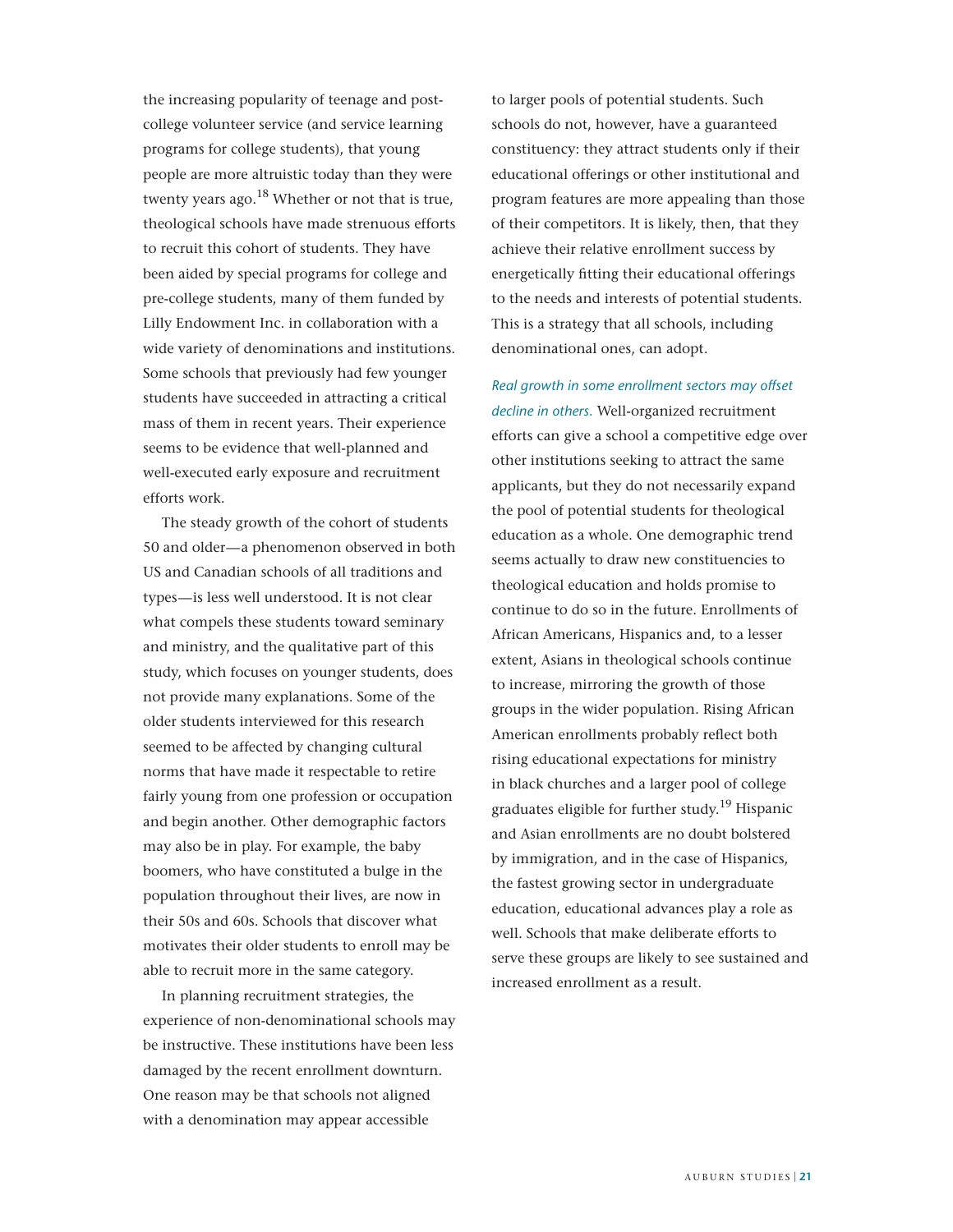# **Notes**

- 1. Anthony T. Ruger, Senior Research Fellow at the Auburn Center, performed most of the analyses of enrollment data.
- 2. For analyses of developments in some shorter time frames, a larger number of consistently reporting schools was available.
- 3. To obtain a printed copy of *On Our Way: Pathways to Seminary,* contact Sharon Miller at: smiller@auburnseminary.org, or call (212) 662-4315. The report may also be downloaded as a PDF: www.auburnseminary.org/pathways-to-seminary
- 4. Barbara G. Wheeler, *Is There a Problem? Theological Students and Religious Leadership for the Future.*  Auburn Studies No. 8, July 2001. Available online at www.auburnseminary.org/students-and-graduates
- 5. These figures described 205 schools that reported consistently through the period. Any school that did not report for more than one year was eliminated from the calculation (some of the non-reporting schools joined ATS during the period).
- 6. Cary Funk and Greg Smith, "Nones" on the Rise: One-in-Five Adults Have No Religious Affiliation." *Pew Research Center, Pew Forum on Religion and Public Life.* October 9, 2012.
- 7. The certificate and unclassified categories also show sharp decline. These are non-degree programs.
- 8. In the ATS data, students categorized as visa are not defined by race/ethnicity.
- 9. Wheeler, *Is There a Problem?,* pg. 5.
- 10. This and similar graphs are created as follows: the enrollment data for each age cohort are plotted and a straight trend line is drawn using the least squares regression method; the difference between the first and last points of the trend line, divided by the number of years in the period, is expressed as the slope of the line. Those slope values are plotted on this chart.
- 11. These are estimates. The Association of Theological Schools collects age data in categories. The median estimates assume that ages are evenly distributed within each age category.
- 12. Graphs for Anabaptist schools are available online at http://auburnseminary.org/enrollment-Appendix2, Figures 14-17, though the slope charts should be used with care, noting the small numbers and differences in most categories.
- 13. This is an important enrollment segment for mainline independent schools in particular. This sector includes schools that are predominantly non-white in enrollment and predominantly white schools with substantial racial ethnic enrollments. As a result, more than half the students in this category of schools are non-white.
- 14. See John Stackhouse, "Canadian Evangelicalism: Hanging On," in *Evangelical Studies Bulletin,* Issue 82, Summer 2012, 1-4.
- 15. Mark Chaves, *American Religion: Contemporary Trends* (Princeton, NJ: Princeton University Press, 2011).
- 16. Eastern Orthodoxy presents an even more complex picture, with much debate about membership statistics, and has too few seminaries to make generalizations possible.
- 17. Surveys and interviews analyzed in the companion report, *On Our Way: Pathways to Seminary,* also lead to the conclusion that recruitment programs can make a major difference in a school's enrollment success.
- 18. Corporation for National and Community Service. *Building Active Citizens: The Role of Social Institutions in Teen Volunteering.* Brief 1 in the *Youth Helping America* series. Washington, DC. November 2005.
- 19. Between 1990 and 2010, the number of African Americans enrolled in undergraduate programs more than doubled and the number of Hispanics tripled. National Center for Education Statistics, *Digest of Education Statistics,*  available at http://nces.ed.gov/fastfacts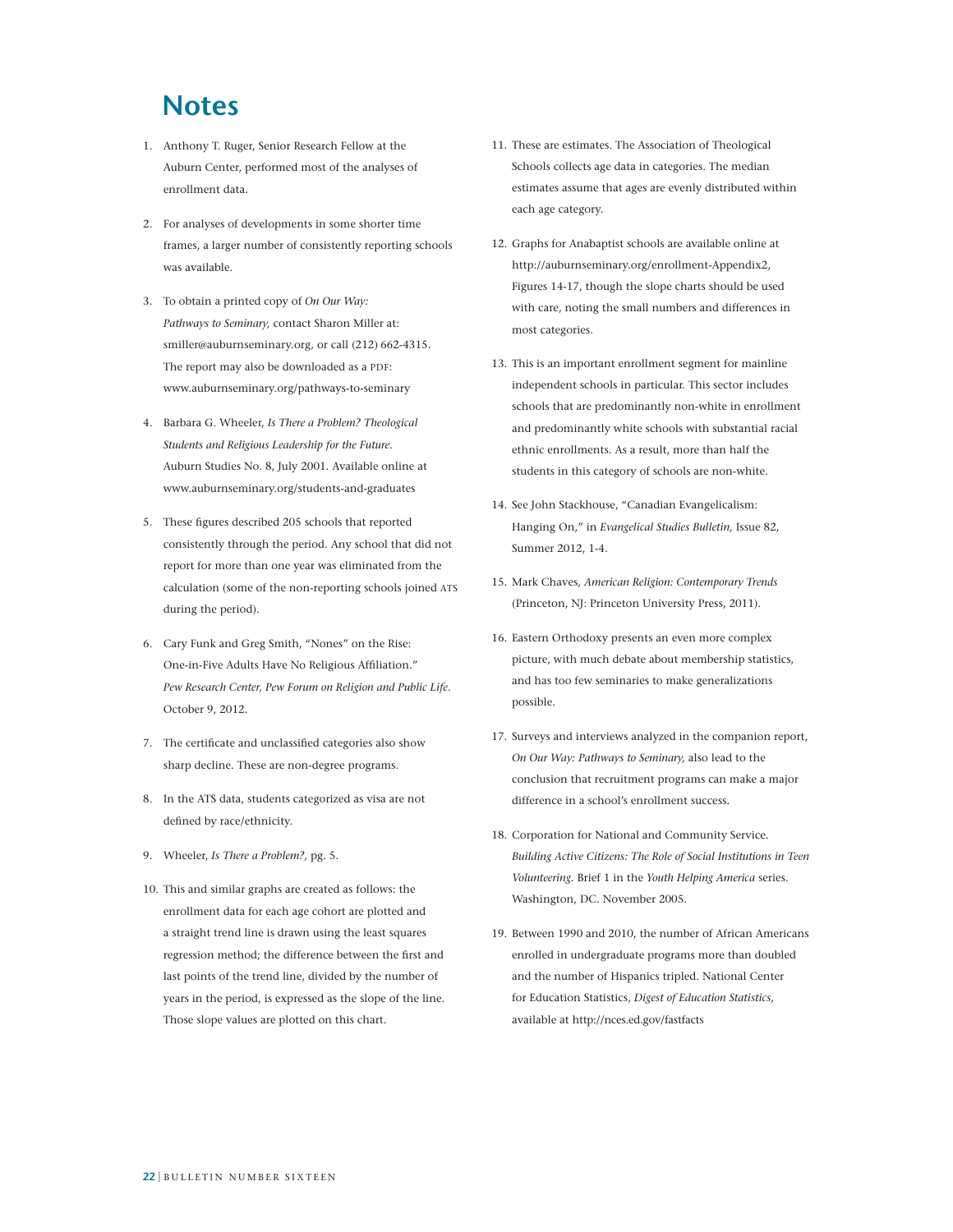# **Auburn Center Publications**

*To order, contact: The Center for the Study of Theological Education, Auburn Theological Seminary, 3041 Broadway, New York, NY 10027 Tel: 212.662.4315; Fax: 212.663.5214 Auburn Studies and Background Reports are available on Auburn's web site: www.auburnseminary.org/CSTE*

# Back Issues of Auburn Studies

### AUBURN STUDIES NO. 1:

 **"Reaching Out: Auburn Seminary Launches the Center for the Study of Theological Education,"**  *by Barbara G. Wheeler and Linda-Marie Delloff, Summer 1993.*

### AUBURN STUDIES NO. 2:

 **"Lean Years, Fat Years: Changes in the Financial Support of Protestant Theological Education,"**  *by Anthony Ruger, December 1994.*

### AUBURN STUDIES NO. 3:

 **"Manna from Heaven?: Theological and Rabbinical Student Debt,"** *by Anthony Ruger and Barbara G. Wheeler, April 1995.*

### AUBURN STUDIES NO. 4:

 **"True and False: The First in a Series of Reports from a Study of Theological School Faculty,"** *by Barbara G. Wheeler, January 1996.*

### AUBURN STUDIES NO. 5:

 **"Tending Talents: The Second in a Series of Reports from a Study of Theological School Faculty,"** *by Barbara G. Wheeler and Mark N. Wilhelm, March 1997.*

### AUBURN STUDIES NO. 6:

 **"Missing Connections: Public Perceptions of Theological Education and Religious Leadership,"** *by Elizabeth Lynn and Barbara G. Wheeler, September 1999.*

### AUBURN STUDIES NO. 7:

 **"The Big Picture: Strategic Choices for Theological Schools,"** *by Anthony T. Ruger and Barbara G. Wheeler, December 2000.*

AUBURN STUDIES NO. 8: **"Is There a Problem?: Theological Students and Religious Leadership for the Future,"** *by Barbara G. Wheeler, July 2001.*

AUBURN STUDIES NO. 9:  **"In Whose Hands: A Study of Theological School Trustees,"** *by Barbara G. Wheeler, June 2002.*

AUBURN STUDIES NO. 10:

 **"Signs of the Times: Present and Future Theological Faculty,"** *by Barbara G. Wheeler, Sharon L. Miller, and Katarina Schuth, February 2005.*

AUBURN STUDIES NO. 11:  **"Seek and Find? Revenues in Theological Education,"** *by Anthony Ruger, April 2005.*

AUBURN STUDIES NO. 12:  **"The Gathering Storm: The Educational Debt of Theological Students,"** *by Anthony Ruger, Sharon L. Miller and Kim Maphis Early, September 2005.*

AUBURN STUDIES NO. 13: **"How Are We Doing? The Effectiveness of Theological Schools as Measured by the Vocations and Views of Graduates,"** *by Barbara G. Wheeler, Sharon L. Miller, and Daniel O. Aleshire, December 2007.*

AUBURN STUDIES NO. 14:  **"Great Expectations: Fund-Raising Prospects for Theological Schools,"** *by Sharon L. Miller, Anthony T. Ruger, and Barbara G. Wheeler, August 2009.*

AUBURN STUDIES NO. 15:  **"Leadership that Works: A Study of Theological School Presidents,"** *by Barbara G. Wheeler, Douglass Lewis, Sharon L. Miller, Anthony T. Ruger, David L. Tiede, December 2010.*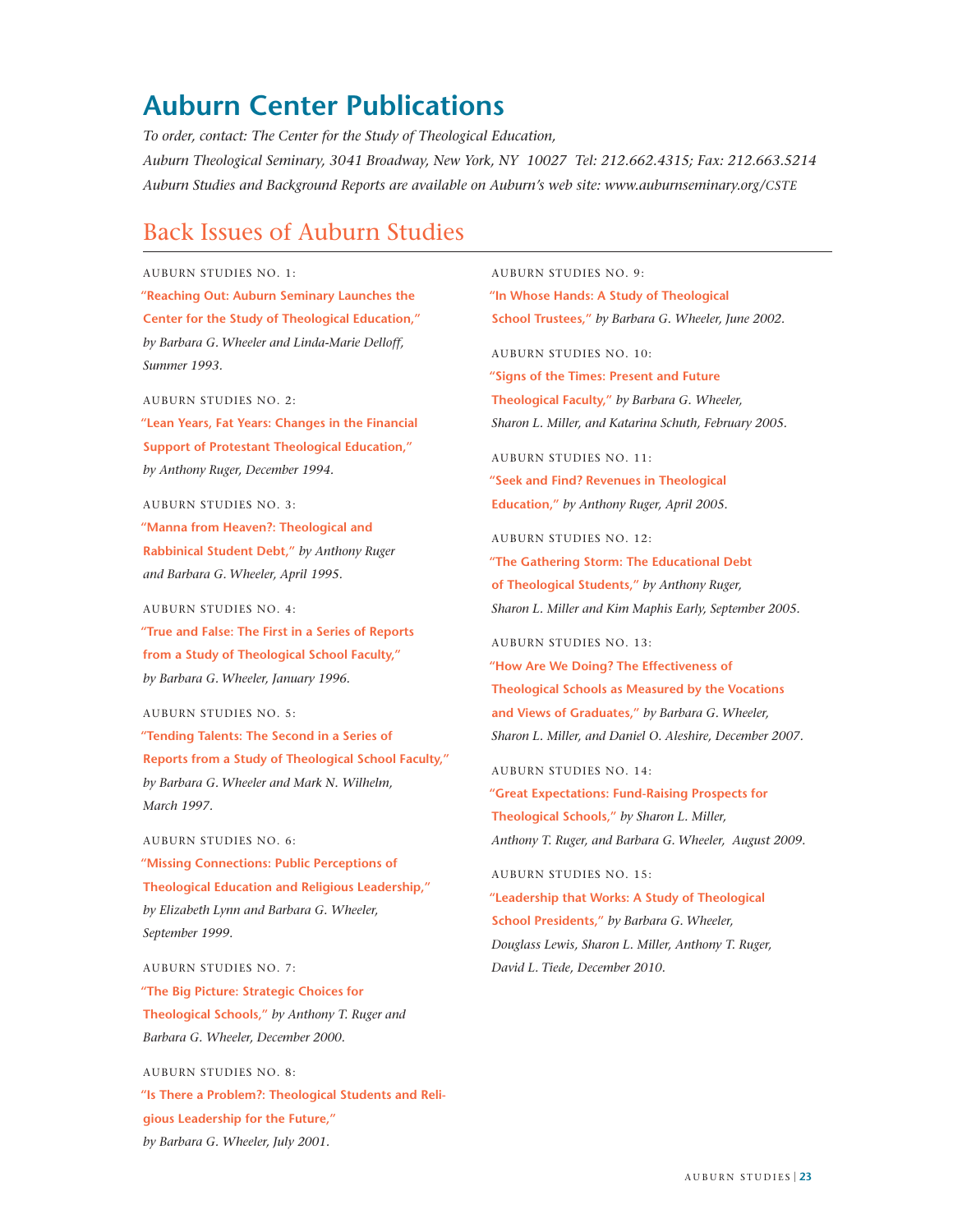# Auburn Seminary

Auburn Theological Seminary is an institute for religious leadership that faces the challenges of our fragmented, complex, and violent time. We envision religion as a catalyst and resource for a new world—one in which difference is celebrated, abundance is shared, and people are hopeful, working for a future that is better than today.

Auburn equips bold and resilient leaders religious and secular, women and men, adults and teens—with the tools and resources they need for our multifaith world. We provide them with education, research, support, and media savvy, so that they can bridge religious divides, build community, pursue justice, and heal the world. Auburn Theological Seminary was founded in 1818. Today it exists in covenant with the Presbyterian Church (U.S.A.).

# Auburn Center for the Study of Theological Education

The Center for the Study of Theological Education offers research and consulting to strengthen the institutions that educate religious leaders. The Center studies a wide range of topics, including students, faculty, finances, administrative leadership, educational programs, and the public role of theological schools. Using the Center's extensive database, consultants from the Center help schools evaluate programs, balance budgets, plan strategy, forge partnerships with other institutions, organize searches, and support seminary leadership, especially new presidents. The Center serves all religious groups and is the only research institute devoted solely to theological education.

### **About the Authors of**  *Theological Student Enrollment*

*Barbara G. Wheeler* is the founder and former director of Center for the Study of Theological Education (CSTE) at Auburn Seminary.

*Anthony T. Ruger* is Interim Co-Director and Senior Research Fellow of CSTE.

*Sharon L. Miller* is Interim Co-Director of CSTE.